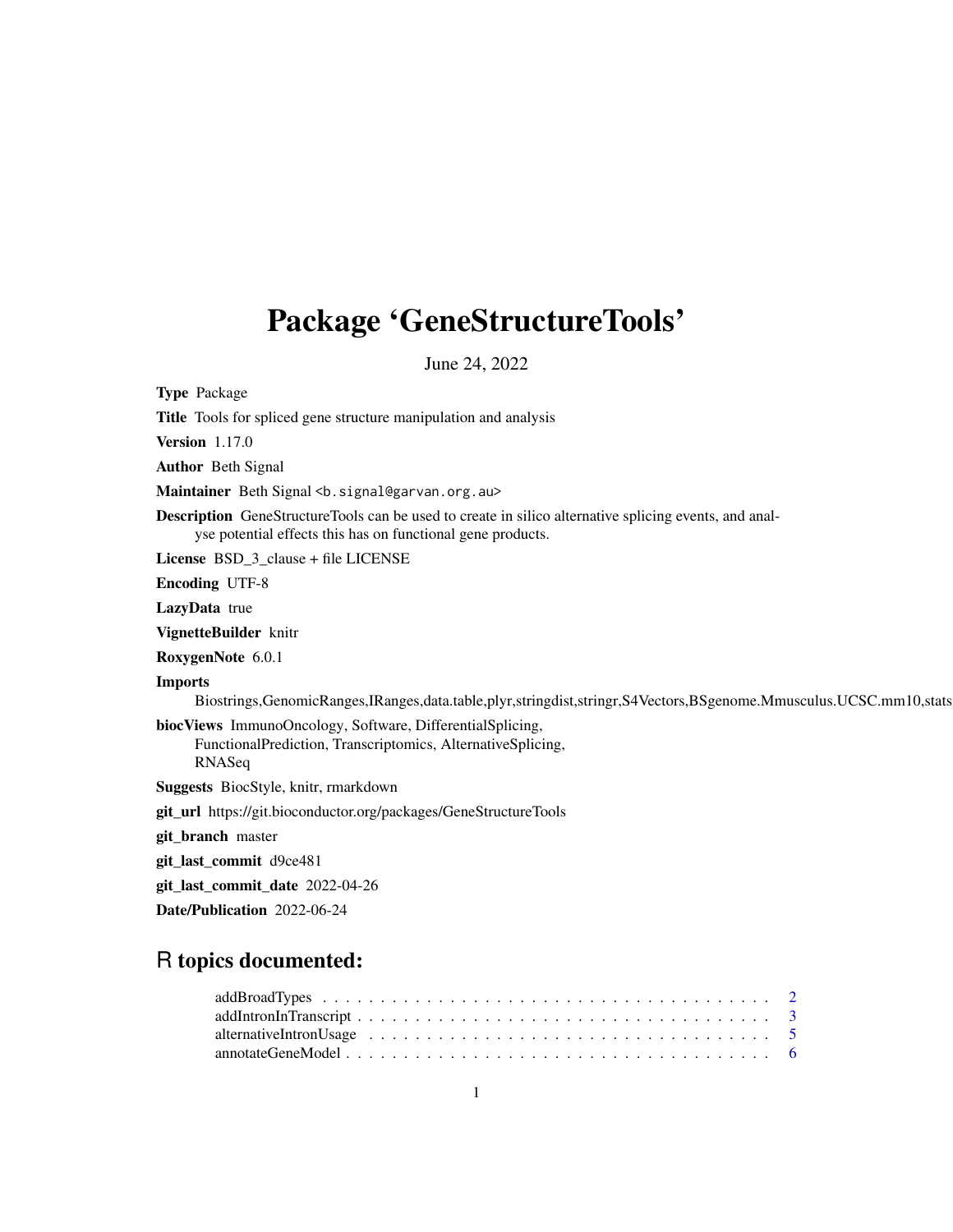<span id="page-1-0"></span>

| Index         | 43 |
|---------------|----|
|               | 41 |
|               | 41 |
|               | 40 |
|               | 38 |
|               | 37 |
|               | 36 |
|               | 35 |
|               | 34 |
| removeVersion | 34 |
|               | 33 |
|               | 32 |
|               | 31 |
|               | 30 |
|               | 29 |
|               | 28 |
|               | 28 |
|               | 27 |
|               | 26 |
|               | 24 |
|               | 23 |
|               | 23 |
|               | 21 |
|               | 21 |
|               | 20 |
|               | 19 |
|               | 18 |
|               | 17 |
|               | 15 |
|               | 14 |
|               | 13 |
|               | 12 |
|               | 11 |
|               | 10 |
|               | 10 |
|               | 9  |
|               | 8  |
|               | 7  |
|               |    |

<span id="page-1-1"></span>addBroadTypes *Change transcript biotypes to a broader set*

# Description

Change transcript biotypes to a broader set in a GRanges GTF object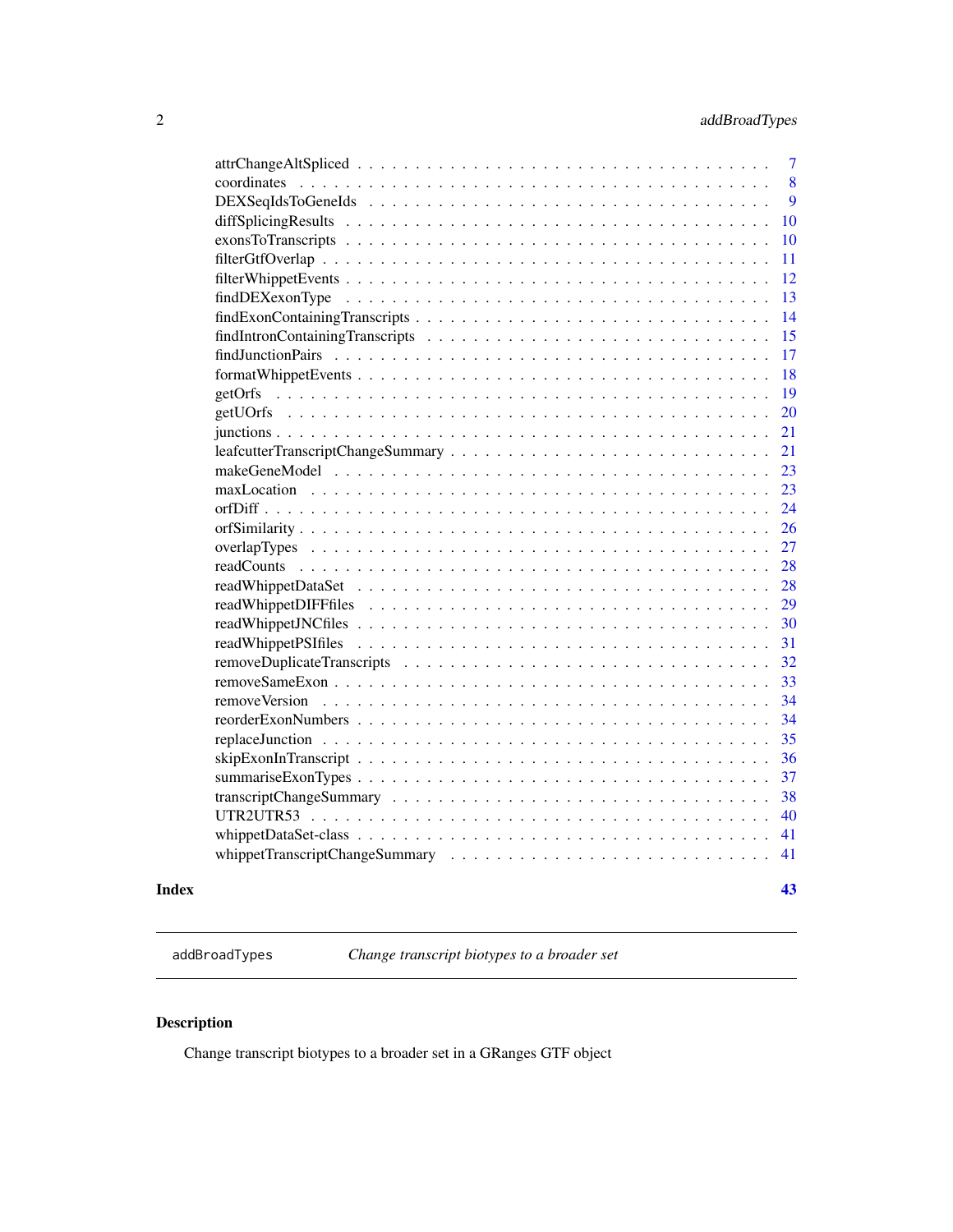# <span id="page-2-0"></span>addIntronInTranscript 3

# Usage

addBroadTypes(gtf)

#### Arguments

gtf GRanges object of the GTF

# Value

GRanges object of the GTF with new transcript types

# Author(s)

Beth Signal

# See Also

Other gtf manipulation: [UTR2UTR53](#page-39-1), [exonsToTranscripts](#page-9-1), [filterGtfOverlap](#page-10-1), [removeDuplicateTranscripts](#page-31-1), [removeSameExon](#page-32-1), [reorderExonNumbers](#page-33-1)

#### Examples

```
gtfFile <- system.file("extdata","example_gtf.gtf",
package = "GeneStructureTools")
gtf <- rtracklayer::import(gtfFile)
gtf <- addBroadTypes(gtf)
```
<span id="page-2-1"></span>addIntronInTranscript *Add a retained intron to the transcripts it is skipped by*

# Description

Add a retained intron to the transcripts it is skipped by

# Usage

```
addIntronInTranscript(flankingExons, exons, whippetDataSet = NULL,
 match = "exact", glueExons = TRUE)
```
# Arguments

| flankingExons | data.frame generataed by findIntronContainingTranscripts()                                     |
|---------------|------------------------------------------------------------------------------------------------|
| exons         | GRanges object made from a GTF with ONLY exon annotations (no gene, tran-<br>script, CDS etc.) |
|               | whippetDataSet whippetDataSet generated from readWhippetDataSet()                              |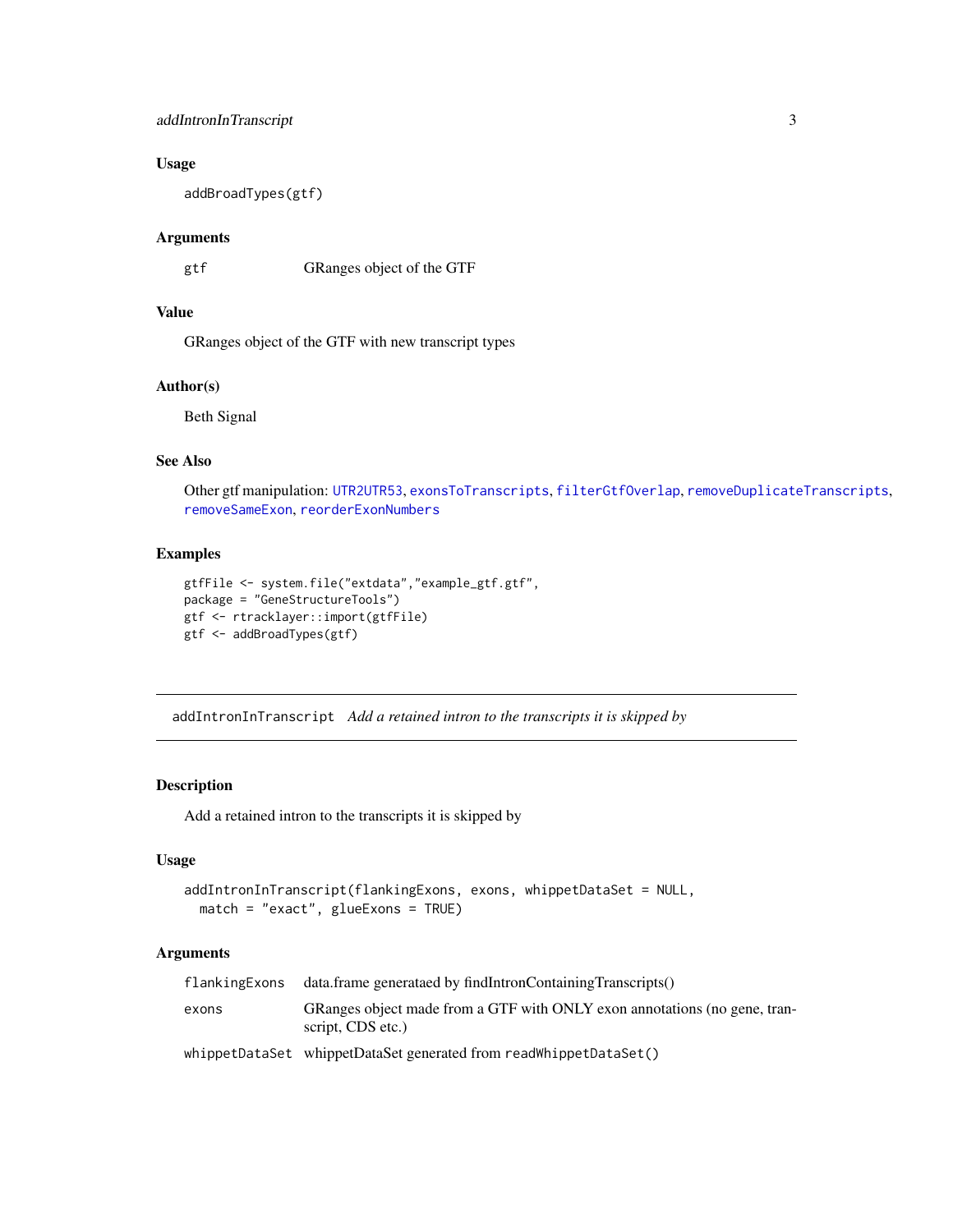<span id="page-3-0"></span>

| match     | what type of match replacement should be done? exact: exact matches to the       |
|-----------|----------------------------------------------------------------------------------|
|           | intron only retain: keep non-exact intron match coordinates in spliced sets, and |
|           | retain them in retained sets replace: replace non-exact intron match coordinates |
|           | with event coordinates in spliced sets, and retain in retained sets              |
| glueExons | Join together exons that are not seperated by introns?                           |

#### Value

GRanges with transcripts containing retained introns

# Author(s)

Beth Signal

#### See Also

Other whippet splicing isoform creation: [findExonContainingTranscripts](#page-13-1), [findIntronContainingTranscripts](#page-14-1), [findJunctionPairs](#page-16-1), [replaceJunction](#page-34-1), [skipExonInTranscript](#page-35-1)

# Examples

```
whippetFiles <- system.file("extdata","whippet/",
package = "GeneStructureTools")
wds <- readWhippetDataSet(whippetFiles)
wds <- filterWhippetEvents(wds)
gtf <- rtracklayer::import(system.file("extdata","example_gtf.gtf",
package = "GeneStructureTools"))
exons <- gtf[gtf$type=="exon"]
g <- BSgenome.Mmusculus.UCSC.mm10::BSgenome.Mmusculus.UCSC.mm10
wds.intronRetention <- filterWhippetEvents(wds, eventTypes="RI")
exons.intronRetention <- findIntronContainingTranscripts(wds.intronRetention, exons)
IntronRetentionTranscripts <- addIntronInTranscript(exons.intronRetention, exons,
whippetDataSet=wds.intronRetention)
exonsFromGRanges <- exons[exons$transcript_id=="ENSMUST00000139129.8" &
exons$exon_number %in% c(3,4)]
intronFromGRanges <- exonsFromGRanges[1]
GenomicRanges::start(intronFromGRanges) <-
GenomicRanges::end(exonsFromGRanges[exonsFromGRanges$exon_number==3])
GenomicRanges::end(intronFromGRanges) <-
GenomicRanges::start(exonsFromGRanges[exonsFromGRanges$exon_number==4])
```

```
IntronRetentionTranscripts <-
```
exons.intronRetention <- findIntronContainingTranscripts(intronFromGRanges, exons)

```
addIntronInTranscript(exons.intronRetention, exons, match="retain")
```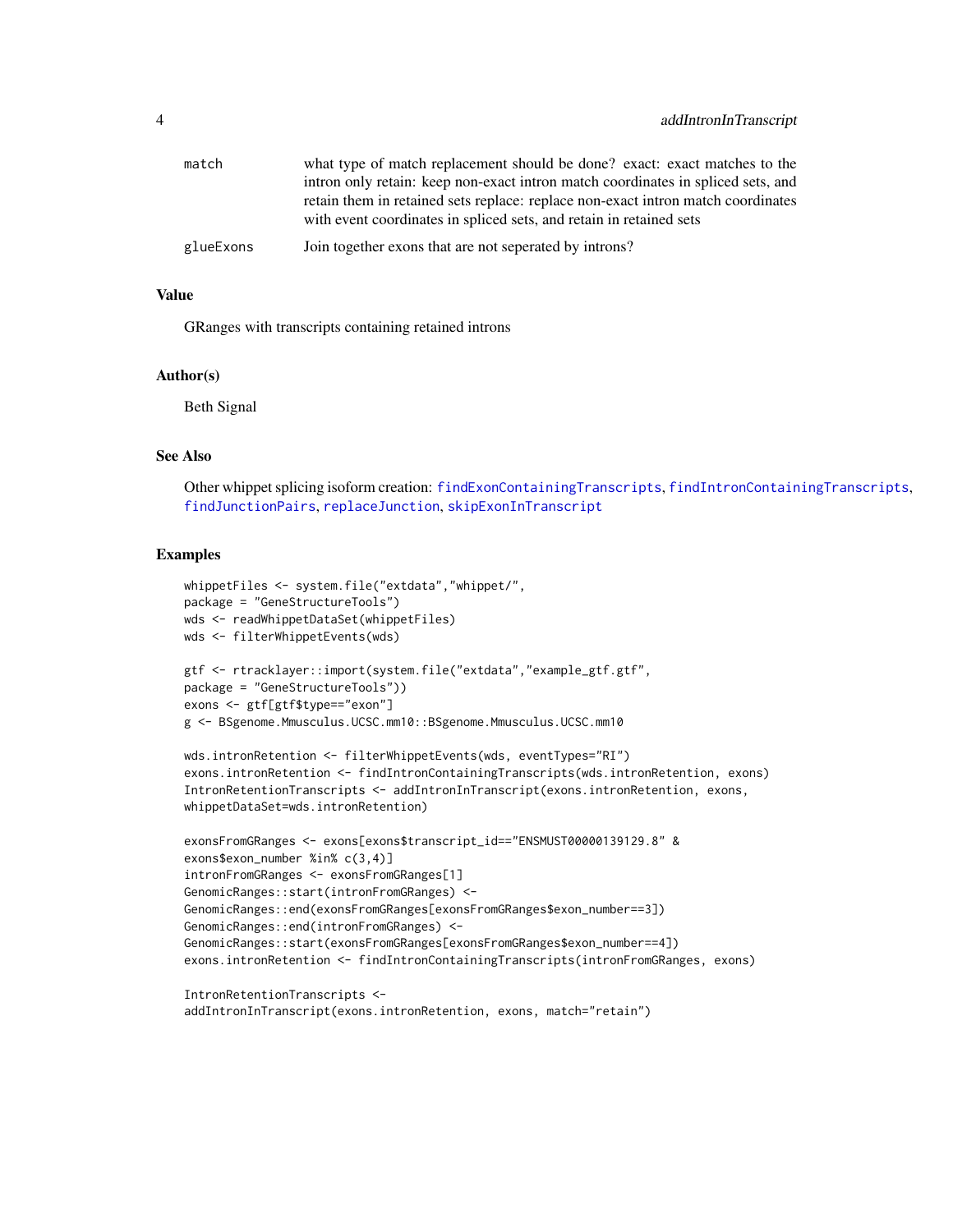<span id="page-4-0"></span>alternativeIntronUsage

*Create transcripts with alternative intron usage*

#### Description

Creates transcript isoforms from alternative intron usage tested by leafcutter

#### Usage

alternativeIntronUsage(altIntronLocs, exons)

#### Arguments

| altIntronLocs | data.frame containing information from the per_intron_results.tab file output<br>from leafcutter. Note that only one cluster of alternative introns can be pro-<br>cessed at a time. |
|---------------|--------------------------------------------------------------------------------------------------------------------------------------------------------------------------------------|
| exons         | GRanges object made from a GTF with ONLY exon annotations (no gene, tran-<br>script, CDS etc.)                                                                                       |

# Value

GRanges object with all potential alternative isoforms skipping the introns specified in either the upregulated or downregulated locations

# Author(s)

Beth Signal

```
leafcutterFiles <- list.files(system.file("extdata","leafcutter/",
package = "GeneStructureTools"), full.names = TRUE)
leafcutterIntrons <- read.delim(leafcutterFiles[grep("intron_results",
leafcutterFiles)],stringsAsFactors=FALSE)
gtf <- rtracklayer::import(system.file("extdata","example_gtf.gtf",
package = "GeneStructureTools"))
exons <- gtf[gtf$type=="exon"]
# single cluster processing
cluster <- leafcutterIntrons[leafcutterIntrons$cluster=="chr16:clu_1396",]
altIsoforms1396 <- alternativeIntronUsage(cluster, exons)
unique(altIsoforms1396$transcript_id)
cluster <- leafcutterIntrons[leafcutterIntrons$cluster=="chr16:clu_1395",]
altIsoforms1395 <- alternativeIntronUsage(cluster, exons)
unique(altIsoforms1395$transcript_id)
# multiple cluster processing
altIsoforms1396plus1395 <- alternativeIntronUsage(cluster, c(exons, altIsoforms1396))
unique(altIsoforms1396plus1395$transcript_id)
```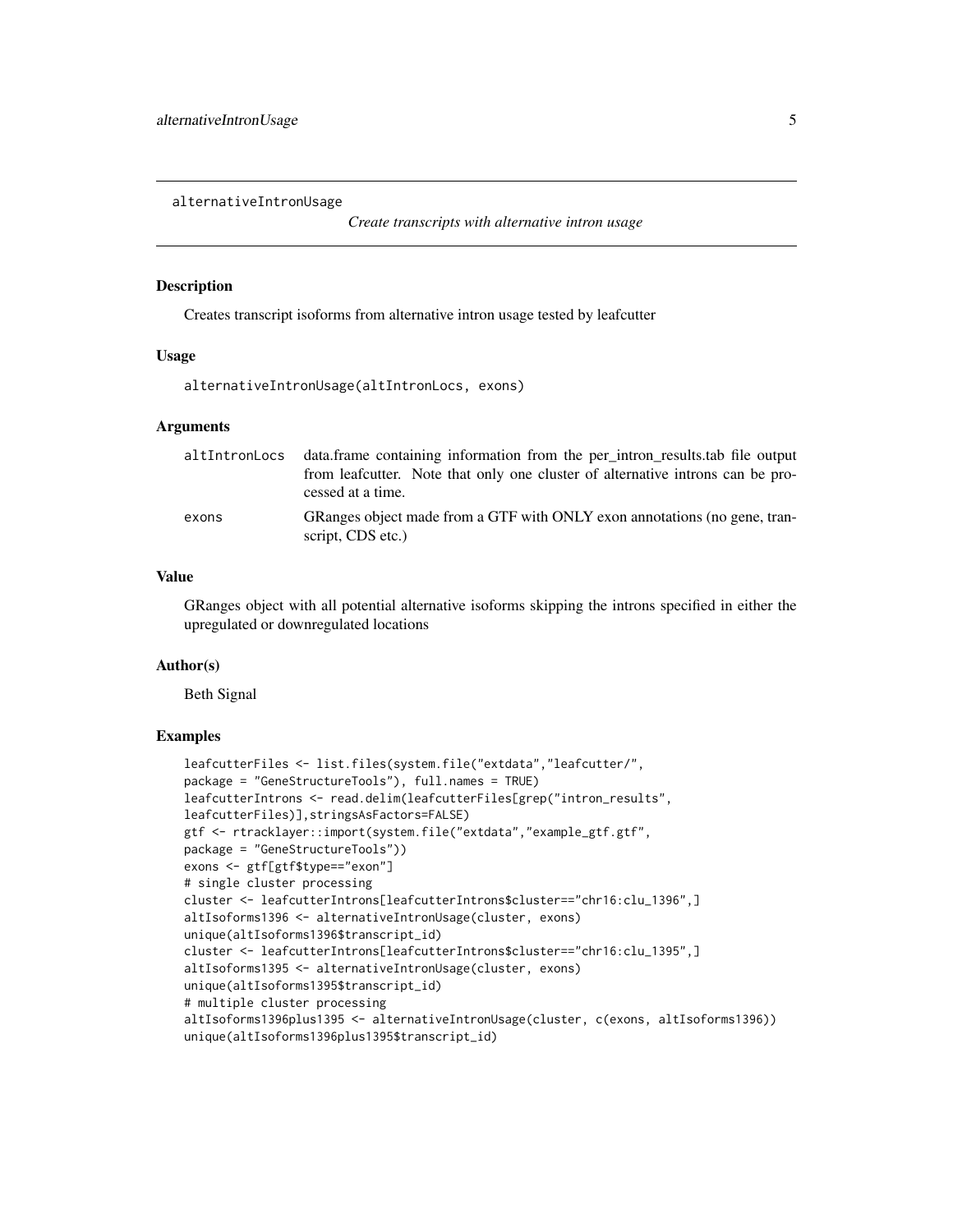<span id="page-5-1"></span><span id="page-5-0"></span>

# Description

Annotate a GRanges gene model with ORF boundries for visualisation with Gviz

#### Usage

```
annotateGeneModel(transcripts, orfs)
```
#### Arguments

| transcripts | GRanges of gene model to be visualised |
|-------------|----------------------------------------|
| orfs        | ORF predictions. Created by getORFs()  |

# Value

data.frame of a gene model for visualisation

#### Author(s)

Beth Signal

#### See Also

Other Gviz gene structure visualisation: [makeGeneModel](#page-22-1)

```
gtf <- rtracklayer::import(system.file("extdata", "example_gtf.gtf",
package="GeneStructureTools"))
transcript <- gtf[gtf$type=="exon" & gtf$gene_name=="Neurl1a"]
g <- BSgenome.Mmusculus.UCSC.mm10::BSgenome.Mmusculus.UCSC.mm10
# longest ORF for each transcripts
orfs <- getOrfs(transcript, BSgenome = g, returnLongestOnly = TRUE)
geneModelAnnotated <- annotateGeneModel(transcript, orfs)
```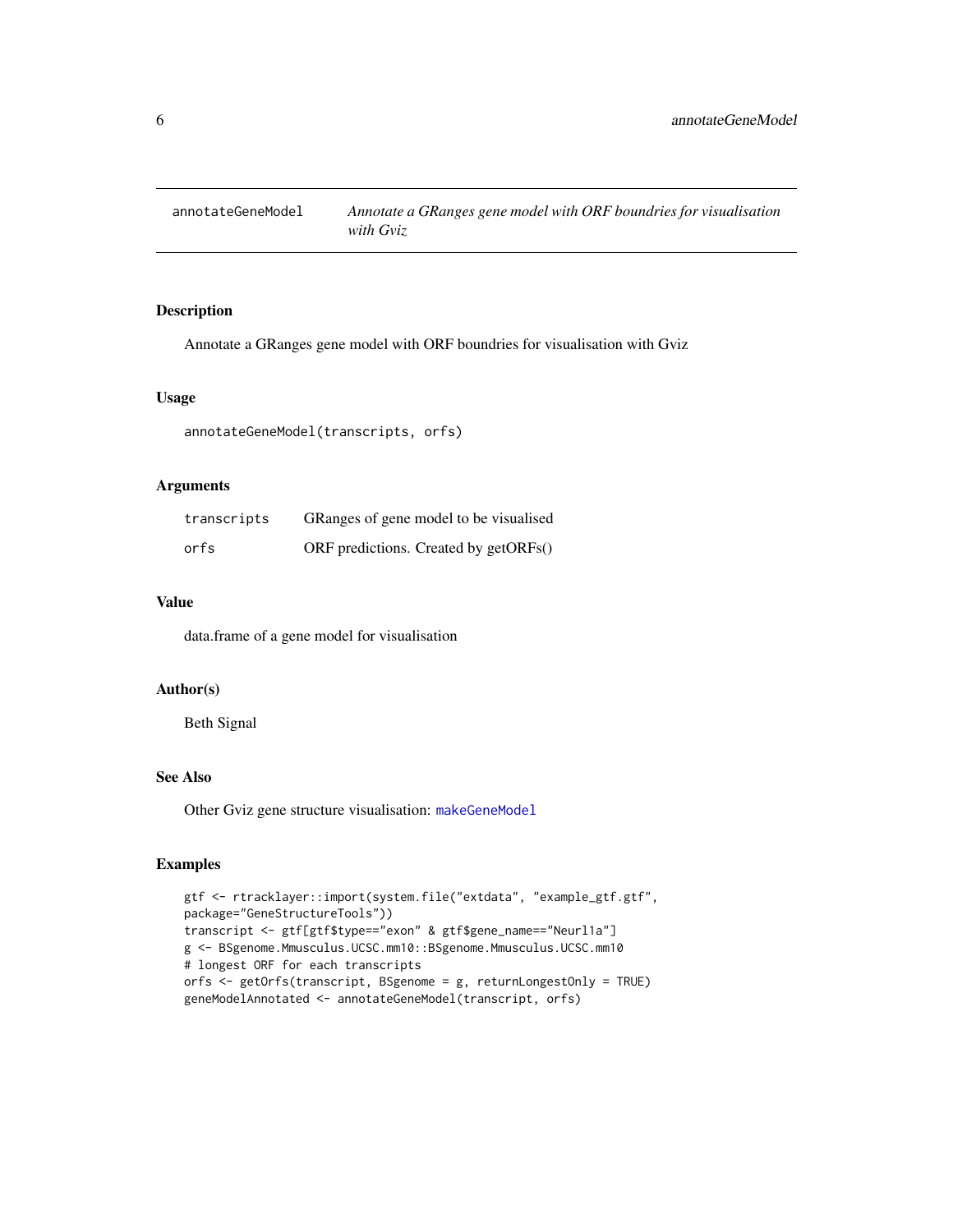<span id="page-6-1"></span><span id="page-6-0"></span>attrChangeAltSpliced *Evaluate the change in an attribute between a set of 'normal' transcripts and 'alternative' transcripts*

#### Description

Evaluate the change in an attribute between a set of 'normal' transcripts and 'alternative' transcripts

# Usage

```
attrChangeAltSpliced(orfsX, orfsY, attribute = "orf_length",
 compareBy = "gene", useMax = TRUE, compareUTR = FALSE)
```
# Arguments

| orfsX      | orf information for 'normal' transcripts. Generated by getOrfs()                                          |
|------------|-----------------------------------------------------------------------------------------------------------|
| orfsY      | orf information for 'alternative' transcripts. Generated by getOrfs()                                     |
| attribute  | attribute to compare                                                                                      |
| compareBy  | compare by 'transcript' isoforms or by 'gene' groups                                                      |
| useMax     | use max as the summary function when multiple isoforms are aggregated? If<br>FALSE, will use min instead. |
| compareUTR | compare the UTR lengths between transcripts? Only runs if attribute = "orf_length"                        |

#### Value

data.frame with attribute changes

#### Author(s)

Beth Signal

#### See Also

Other transcript isoform comparisons: [orfDiff](#page-23-1), [transcriptChangeSummary](#page-37-1)

```
whippetFiles <- system.file("extdata","whippet/",
package = "GeneStructureTools")
wds <- readWhippetDataSet(whippetFiles)
wds <- filterWhippetEvents(wds)
gtf <- rtracklayer::import(system.file("extdata","example_gtf.gtf",
package = "GeneStructureTools"))
exons <- gtf[gtf$type=="exon"]
transcripts <- gtf[gtf$type=="transcript"]
g <- BSgenome.Mmusculus.UCSC.mm10::BSgenome.Mmusculus.UCSC.mm10
```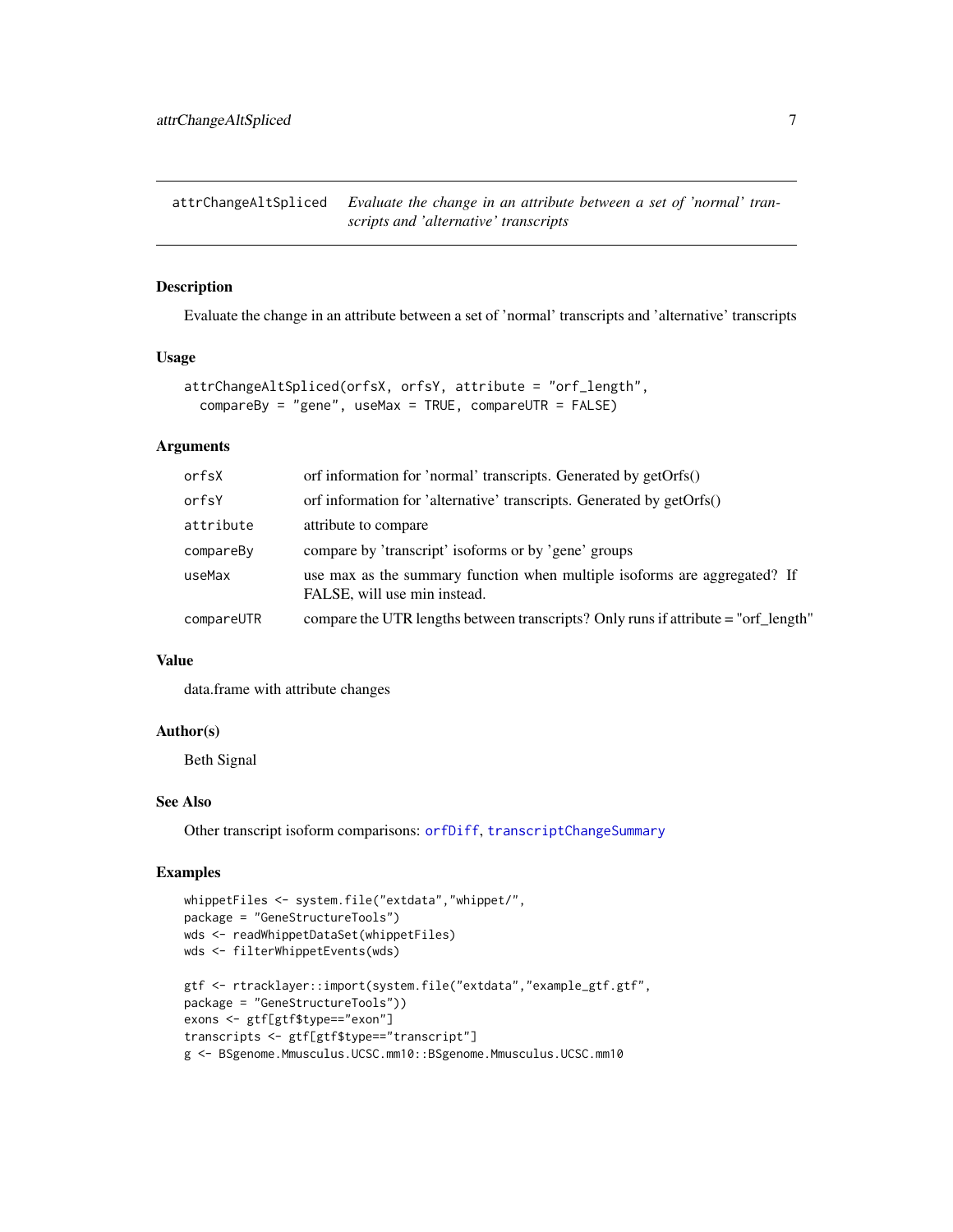```
wds.exonSkip <- filterWhippetEvents(wds, eventTypes="CE",psiDelta = 0.2)
exons.exonSkip <- findExonContainingTranscripts(wds.exonSkip, exons,
variableWidth=0, findIntrons=FALSE, transcripts)
ExonSkippingTranscripts <- skipExonInTranscript(exons.exonSkip, exons, whippetDataSet=wds.exonSkip)
orfsSkipped <- getOrfs(ExonSkippingTranscripts[ExonSkippingTranscripts$set=="skipped_exon"],
BSgenome = g)
orfsIncluded <- getOrfs(ExonSkippingTranscripts[ExonSkippingTranscripts$set=="included_exon"],
BSgenome = g)
attrChangeAltSpliced(orfsSkipped, orfsIncluded,attribute = "orf_length")
```
<span id="page-7-1"></span>coordinates *Method coordinates*

#### **Description**

Method coordinates

#### Usage

```
coordinates(whippetDataSet)
```
## S4 method for signature 'whippetDataSet' coordinates(whippetDataSet)

#### Arguments

whippetDataSet whippetDataSet generated from readWhippetDataSet()

#### Value

whippet splicing event coordinates as a GRanges object

# See Also

Other whippet data processing: [diffSplicingResults](#page-9-2), [filterWhippetEvents](#page-11-1), [formatWhippetEvents](#page-17-1), [junctions](#page-20-1), [readCounts](#page-27-1), [readWhippetDIFFfiles](#page-28-1), [readWhippetDataSet](#page-27-2), [readWhippetJNCfiles](#page-29-1), [readWhippetPSIfiles](#page-30-1), [whippetTranscriptChangeSummary](#page-40-1)

# Examples

```
whippetFiles <- system.file("extdata","whippet/",
package = "GeneStructureTools")
wds <- readWhippetDataSet(whippetFiles)
```
coordinates <- coordinates(wds)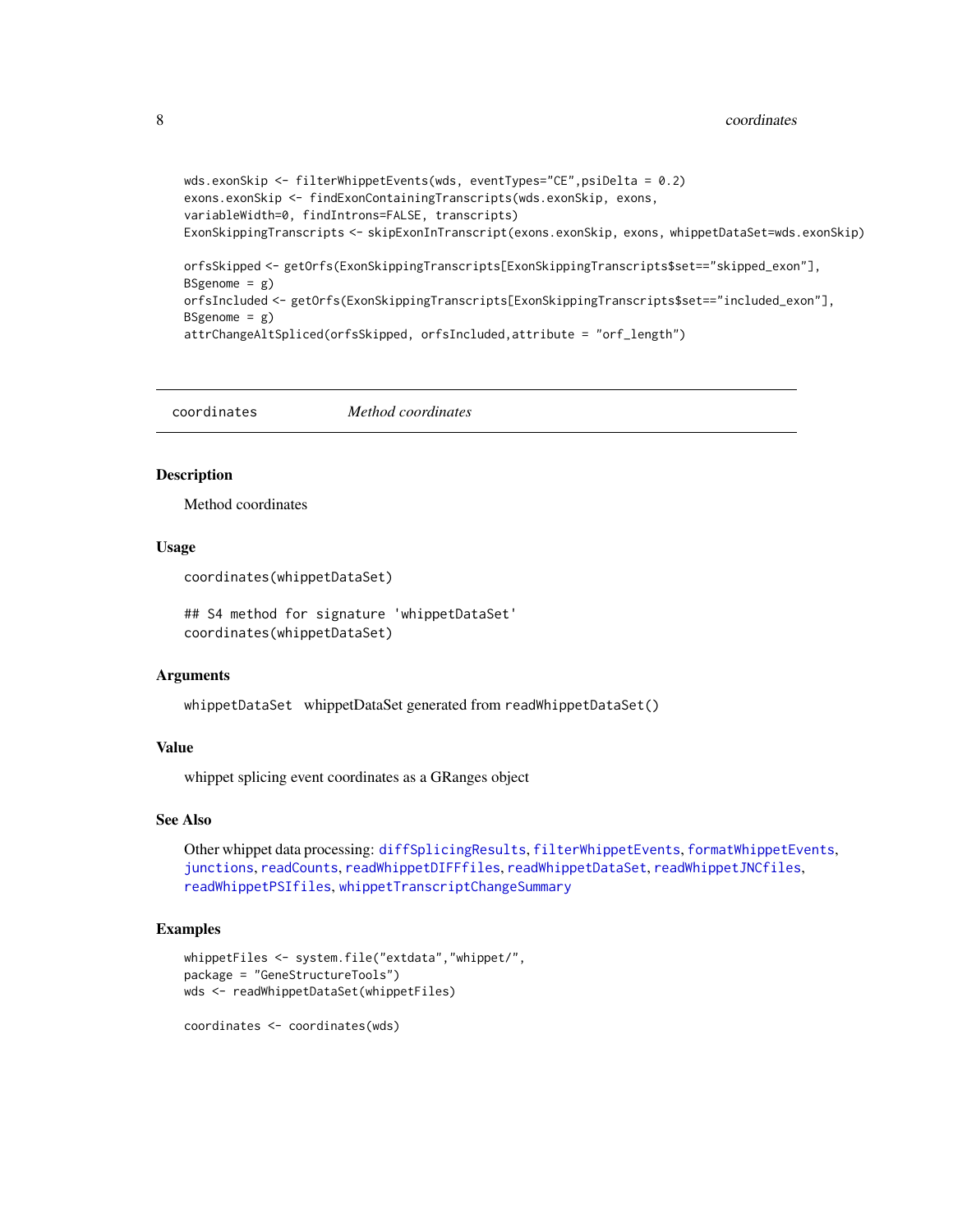# <span id="page-8-1"></span><span id="page-8-0"></span>Description

Convert DEXSeq ids to gene ids

#### Usage

```
DEXSeqIdsToGeneIds(DEXSeqIds, removeVersion = FALSE, containsE = TRUE)
```
# Arguments

| DEXSegIds     | vector of DEXSeq group or exon ids     |
|---------------|----------------------------------------|
| removeVersion | remove the version $(xx)$ of the gene? |
| containsE     | do the DEXSeq exons ids contain: E00X? |

#### Value

vector of unique gene ids

# Author(s)

Beth Signal

#### See Also

Other DEXSeq processing methods: [findDEXexonType](#page-12-1), [summariseExonTypes](#page-36-1)

```
# multiple genes in name
DEXSeqId <- "ENSMUSG00000027618.17+ENSMUSG00000098950.7+ENSMUSG00000089824.10+ENSMUSG00000074643.12"
DEXSeqIdsToGeneIds(DEXSeqId)
```

```
# exonic part number in id
DEXSeqIdsToGeneIds("ENSMUSG00000001017.15:E013", removeVersion=TRUE)
```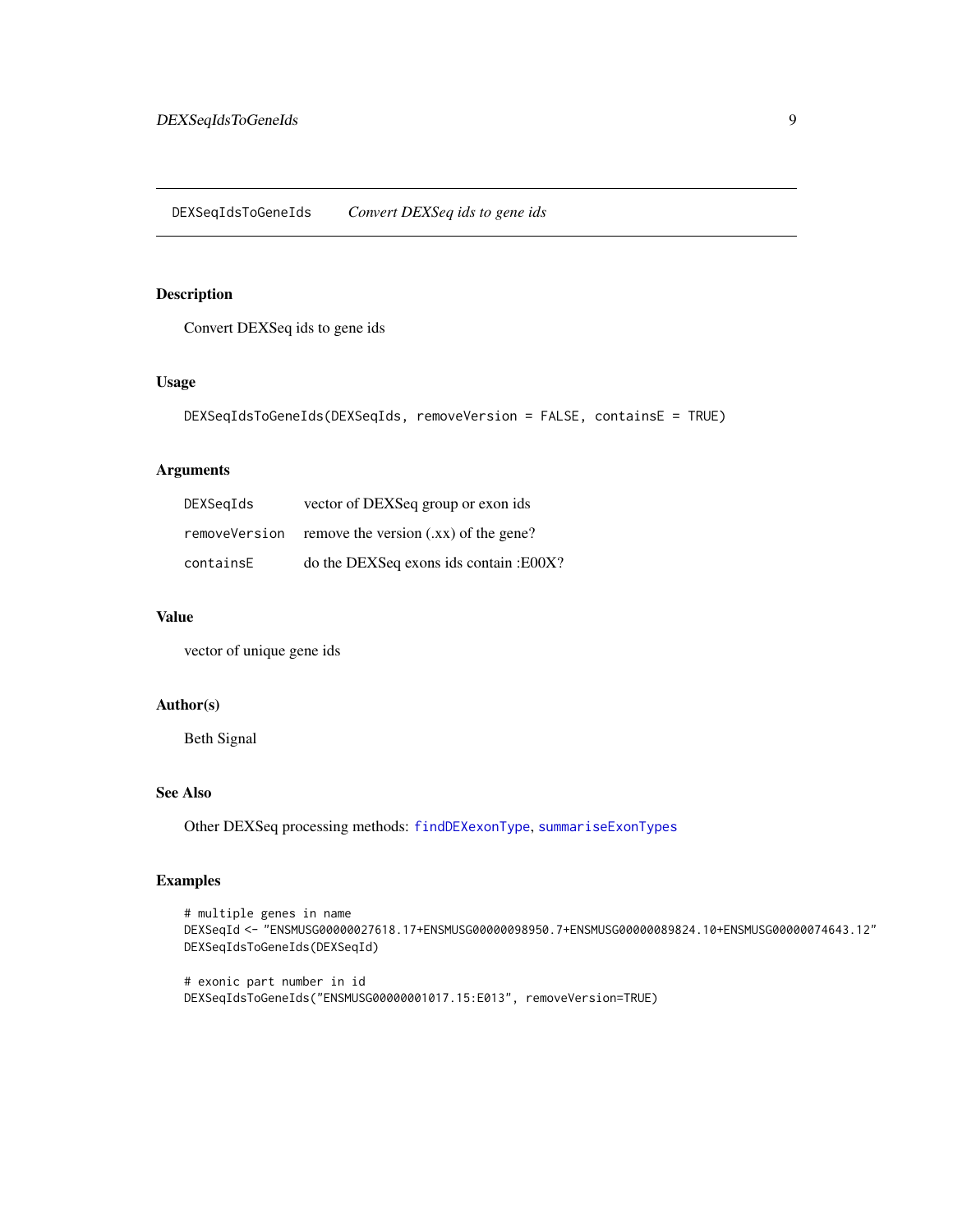<span id="page-9-2"></span><span id="page-9-0"></span>diffSplicingResults *Method diffSplicingResults*

#### Description

Method diffSplicingResults

#### Usage

```
diffSplicingResults(whippetDataSet)
```
## S4 method for signature 'whippetDataSet' diffSplicingResults(whippetDataSet)

#### Arguments

whippetDataSet whippetDataSet generated from readWhippetDataSet()

# Value

differential splicing results data.frame (originally from a whippet .diff file)

# See Also

```
Other whippet data processing: coordinates, filterWhippetEvents, formatWhippetEvents,
junctions, readCounts, readWhippetDIFFfiles, readWhippetDataSet, readWhippetJNCfiles,
readWhippetPSIfiles, whippetTranscriptChangeSummary
```
# Examples

```
whippetFiles <- system.file("extdata","whippet/",
package = "GeneStructureTools")
wds <- readWhippetDataSet(whippetFiles)
```

```
diffSplicingResults <- diffSplicingResults(wds)
```
<span id="page-9-1"></span>

| exonsToTranscripts | Convert an exon-level gtf annotation to a transcript-level gtf annota- |
|--------------------|------------------------------------------------------------------------|
|                    | tion                                                                   |

# Description

Convert an exon-level gtf annotation to a transcript-level gtf annotation

#### Usage

exonsToTranscripts(exons)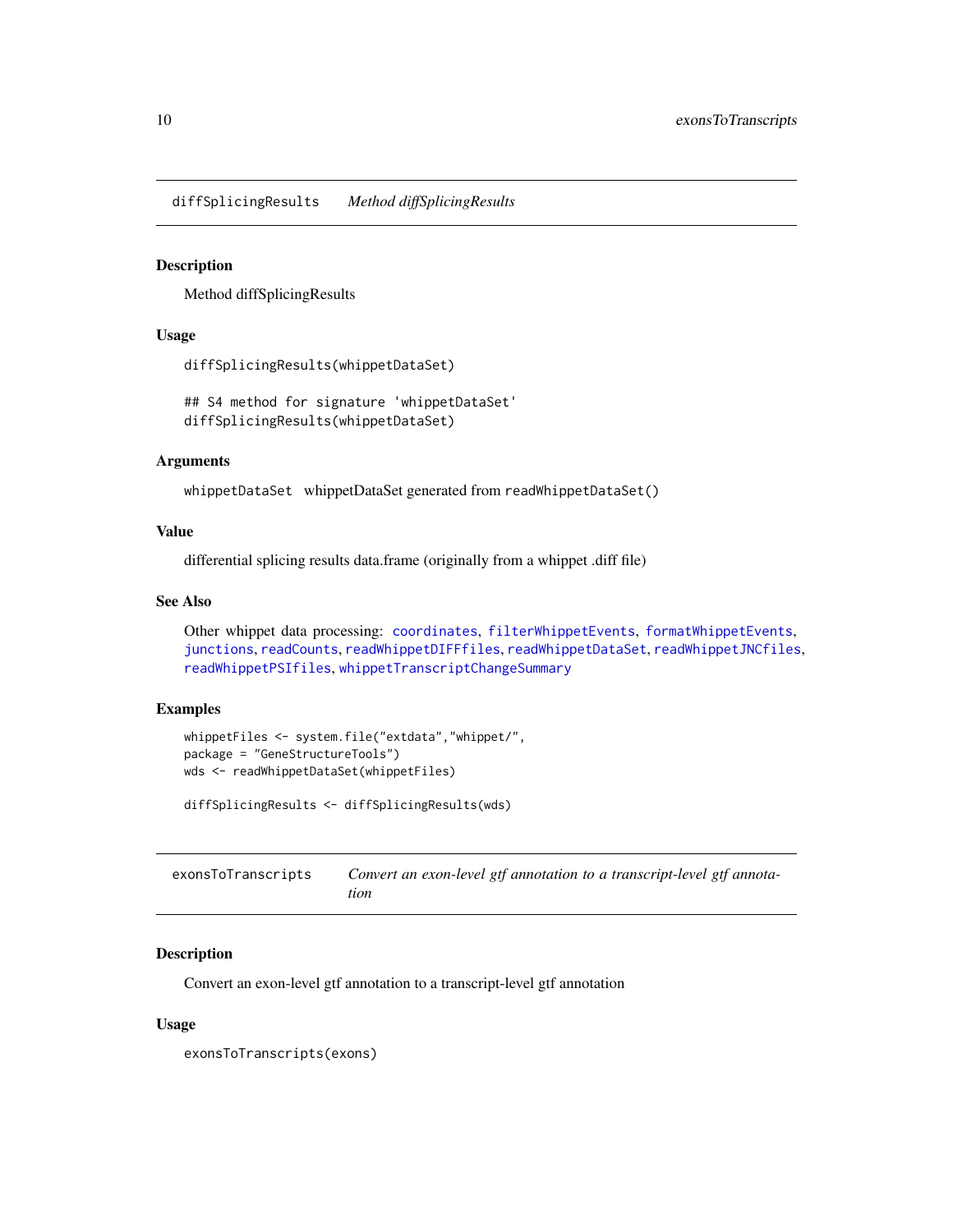# <span id="page-10-0"></span>filterGtfOverlap 11

#### Arguments

exons GRanges object with exons

# Value

GRanges object with transcripts

# Author(s)

Beth Signal

# See Also

Other gtf manipulation: [UTR2UTR53](#page-39-1), [addBroadTypes](#page-1-1), [filterGtfOverlap](#page-10-1), [removeDuplicateTranscripts](#page-31-1), [removeSameExon](#page-32-1), [reorderExonNumbers](#page-33-1)

# Examples

```
gtf <- rtracklayer::import(system.file("extdata","example_gtf.gtf",
package = "GeneStructureTools"))
exons <- gtf[gtf$type=="exon" & gtf$transcript_id=="ENSMUST00000126412.1"]
exons
transcripts <- exonsToTranscripts(exons)
transcripts
```
<span id="page-10-1"></span>

| filterGtfOverlap | Filter a GTF overlap to remove exons when exon is annotated as a |
|------------------|------------------------------------------------------------------|
|                  | <b>CDS/UTR</b>                                                   |

# Description

Filter a GTF overlap to remove exons when exon is annotated as a CDS/UTR

#### Usage

```
filterGtfOverlap(gtf.from)
```
# Arguments

gtf.from GRanges object of the GTF produced from an overlap

# Value

GRanges object of the GTF with redundant exons removed

# Author(s)

Beth Signal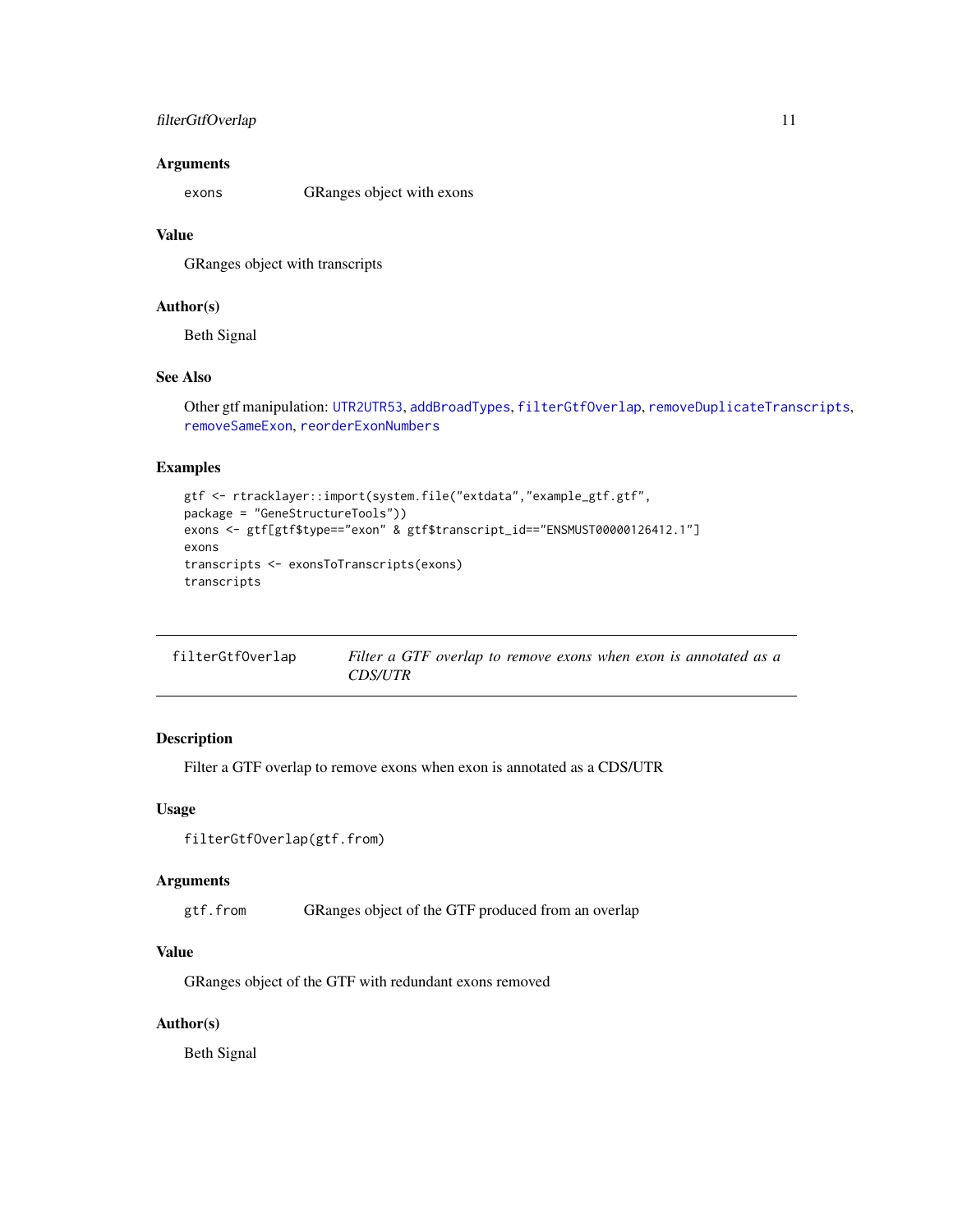# See Also

Other gtf manipulation: [UTR2UTR53](#page-39-1), [addBroadTypes](#page-1-1), [exonsToTranscripts](#page-9-1), [removeDuplicateTranscripts](#page-31-1), [removeSameExon](#page-32-1), [reorderExonNumbers](#page-33-1)

# Examples

```
gtfFile <- system.file("extdata","example_gtf.gtf",
package = "GeneStructureTools")
gtf <- rtracklayer::import(gtfFile)
overlap <- as.data.frame(GenomicRanges::findOverlaps(gtf[which(gtf$type=="CDS")[1]], gtf))
table(gtf$type[overlap$subjectHits])
overlapFiltered <- filterGtfOverlap(gtf[overlap$subjectHits])
table(overlapFiltered$type[overlap$subjectHits])
overlap <- as.data.frame(GenomicRanges::findOverlaps(gtf[which(
gtf$transcript_type=="retained_intron")[1]],gtf))
table(gtf$type[overlap$subjectHits])
overlapFiltered <- filterGtfOverlap(gtf[overlap$subjectHits])
table(overlapFiltered$type[overlap$subjectHits])
```
<span id="page-11-1"></span>filterWhippetEvents *Filter out significant events from a whippet diff comparison*

#### Description

Filter out significant events from a whippet diff comparison

#### Usage

```
filterWhippetEvents(whippetDataSet, probability = 0.95, psiDelta = 0.1,
  eventTypes = "all", idList = NA, minCounts = NA, medianCounts = NA,
  sampleTable)
```
### Arguments

| whippetDataSet | whippetDataSet generated from readWhippetDataSet()                                                       |
|----------------|----------------------------------------------------------------------------------------------------------|
| probability    | minimum probability required to call event as significant                                                |
| psiDelta       | minimum change in psi required to call an event as significant                                           |
| eventTypes     | which event type to filter for? default $=$ "all"                                                        |
| idList         | (optional) list of gene ids to filter for                                                                |
| minCounts      | minumum number of counts for all replicates in at least one condition to call an<br>event as significant |
| medianCounts   | median count for all replicates in at least one condition to call an event as sig-<br>nificant           |
| sampleTable    | data. frame with sample names and conditions. Only needed if filtering with<br>counts.                   |

<span id="page-11-0"></span>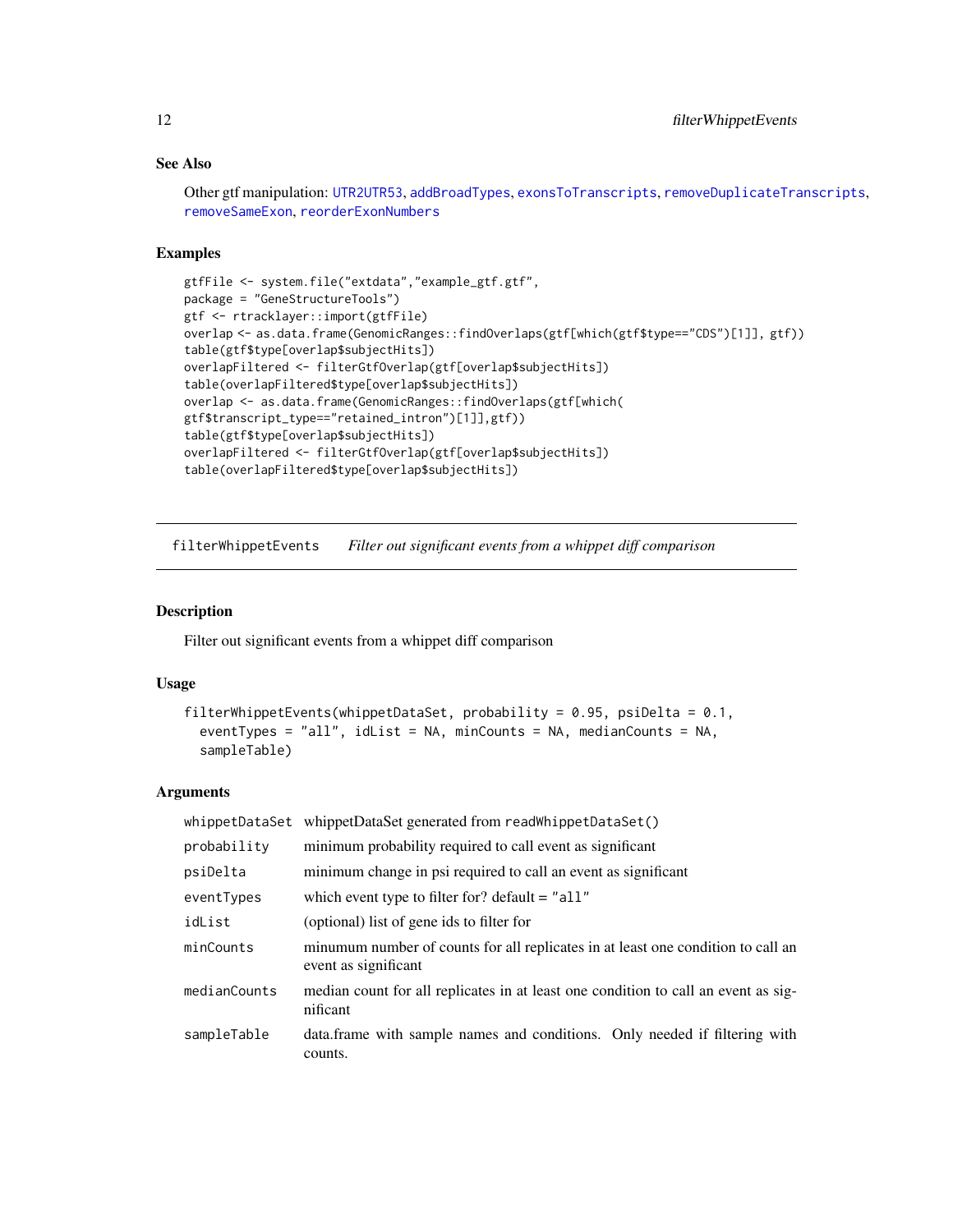# <span id="page-12-0"></span>findDEXexonType 13

# Value

filtered whippet differential comparison data.frame

#### Author(s)

Beth Signal

# See Also

Other whippet data processing: [coordinates](#page-7-1), [diffSplicingResults](#page-9-2), [formatWhippetEvents](#page-17-1), [junctions](#page-20-1), [readCounts](#page-27-1), [readWhippetDIFFfiles](#page-28-1), [readWhippetDataSet](#page-27-2), [readWhippetJNCfiles](#page-29-1), [readWhippetPSIfiles](#page-30-1), [whippetTranscriptChangeSummary](#page-40-1)

# Examples

```
whippetFiles <- system.file("extdata","whippet/",
package = "GeneStructureTools")
wds <- readWhippetDataSet(whippetFiles)
wds <- filterWhippetEvents(wds)
```
<span id="page-12-1"></span>findDEXexonType *Find a DEXSeq exons' biotype*

# Description

Find a DEXSeq exons' biotype

# Usage

```
findDEXexonType(DEXSeqExonId, DEXSeqGtf, gtf, set = "overlap")
```
# Arguments

| DEXSegExonId | vector of DEXSeq exon ids                                                    |
|--------------|------------------------------------------------------------------------------|
| DEXSegGtf    | GRanges object of the DEXSeq formatted gtf                                   |
| gtf          | GRanges object of the GTF annotated with exon biotypes - i.e. exon, CDS, UTR |
| set          | which overlapping set of exon biotypes to return - to, from, and/or overlap  |

# Value

overlaping types

#### Author(s)

Beth Signal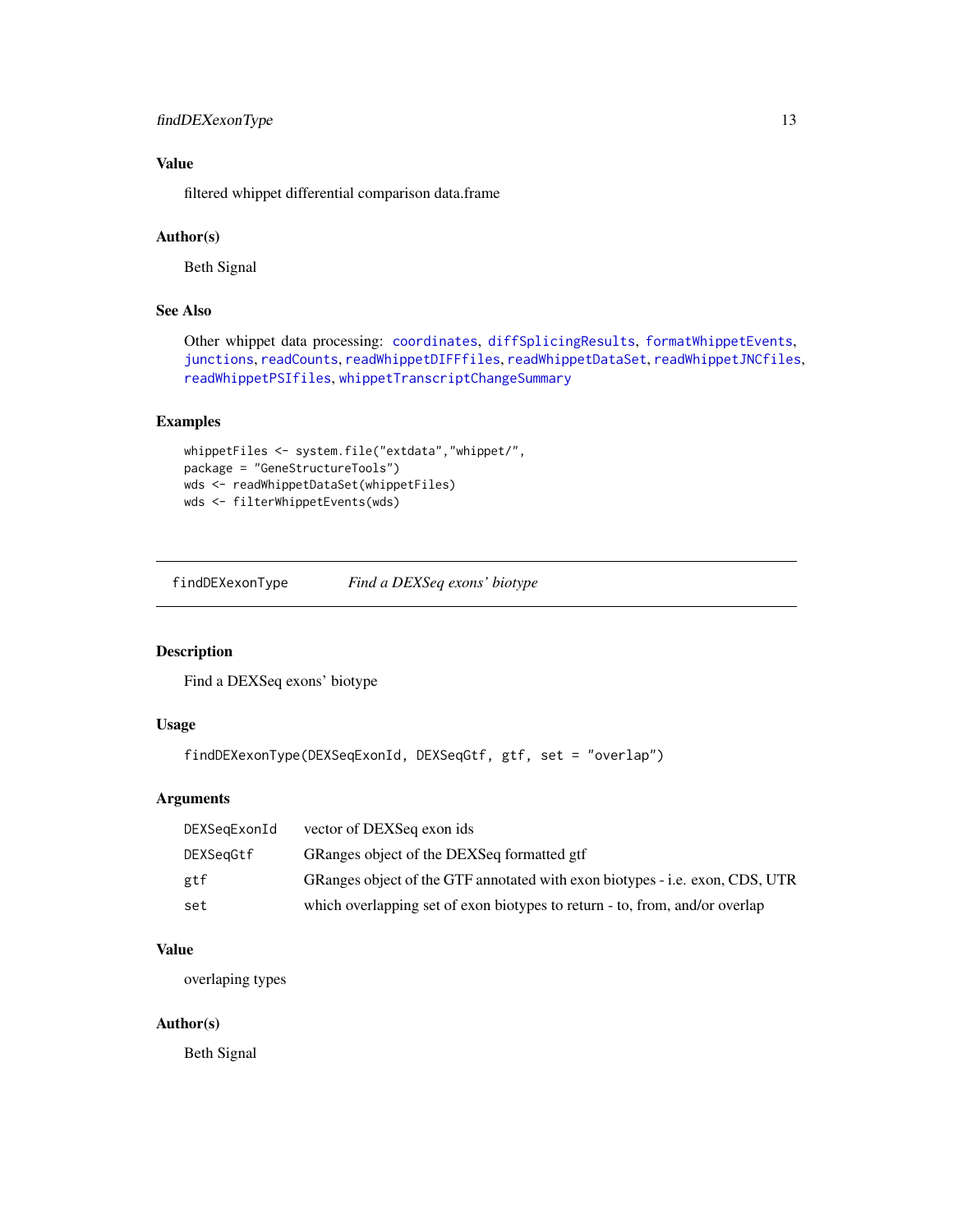# See Also

Other DEXSeq processing methods: [DEXSeqIdsToGeneIds](#page-8-1), [summariseExonTypes](#page-36-1)

#### Examples

```
gtfFile <- system.file("extdata","example_gtf.gtf",
package = "GeneStructureTools")
DEXSeqGtfFile <- system.file("extdata","gencode.vM14.dexseq.gtf",
package = "GeneStructureTools")
gtf <- rtracklayer::import(gtfFile)
gtf <- UTR2UTR53(gtf)
DEXSeqGtf <- rtracklayer::import(DEXSeqGtfFile)
findDEXexonType("ENSMUSG00000032366.15:E028", DEXSeqGtf, gtf)
DEXSeqResultsFile <- system.file("extdata","dexseq_results_significant.txt",
package = "GeneStructureTools")
DEXSeqResults <- read.table(DEXSeqResultsFile, sep="\t")
findDEXexonType(rownames(DEXSeqResults), DEXSeqGtf, gtf)
```
<span id="page-13-1"></span>findExonContainingTranscripts

*Given the location of a whole spliced in exon, find transcripts which can splice out this exon*

# Description

Given the location of a whole spliced in exon, find transcripts which can splice out this exon

#### Usage

```
findExonContainingTranscripts(input, exons, variableWidth = 0,
  findIntrons = FALSE, transcripts)
```
# Arguments

| input         | whippetDataSet generated from readWhippetDataSet() or a Granges of exon<br>coordinates                    |
|---------------|-----------------------------------------------------------------------------------------------------------|
| exons         | GRanges object made from a GTF containing exon coordinates                                                |
| variableWidth | How many nts overhang is allowed for finding matching exons (default $= 0$ , i.e.<br>complete match)      |
| findIntrons   | Find transcripts where the event occurs within the intron?                                                |
| transcripts   | GRanges object made from a GTF containing transcript coordinates (only re-<br>quired if findIntrons=TRUE) |

<span id="page-13-0"></span>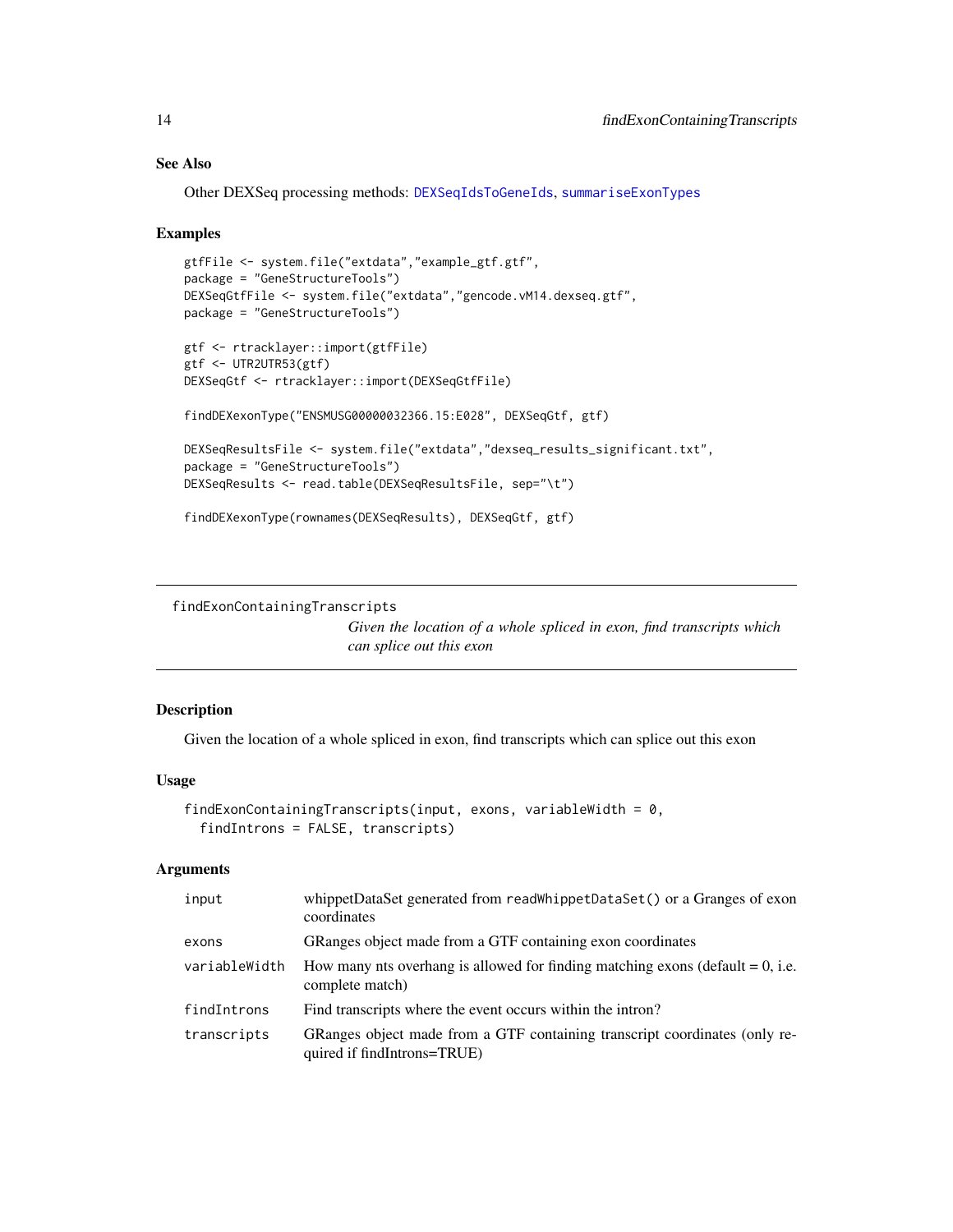# <span id="page-14-0"></span>Value

data.frame with all overlapping exons

#### Author(s)

Beth Signal

#### See Also

Other whippet splicing isoform creation: [addIntronInTranscript](#page-2-1), [findIntronContainingTranscripts](#page-14-1), [findJunctionPairs](#page-16-1), [replaceJunction](#page-34-1), [skipExonInTranscript](#page-35-1)

#### Examples

```
whippetFiles <- system.file("extdata","whippet/",
package = "GeneStructureTools")
wds <- readWhippetDataSet(whippetFiles)
wds <- filterWhippetEvents(wds)
```

```
gtf <- rtracklayer::import(system.file("extdata","example_gtf.gtf",
package = "GeneStructureTools"))
exons <- gtf[gtf$type=="exon"]
transcripts <- gtf[gtf$type=="transcript"]
g <- BSgenome.Mmusculus.UCSC.mm10::BSgenome.Mmusculus.UCSC.mm10
```

```
wds.exonSkip <- filterWhippetEvents(wds, eventTypes="CE",psiDelta = 0.2)
exons.exonSkip <- findExonContainingTranscripts(wds.exonSkip, exons,
variableWidth=0, findIntrons=FALSE, transcripts)
```

```
exonFromGRanges <- exons[exons$exon_id == "ENSMUSE00001271768.1"]
exons.exonSkip <- findExonContainingTranscripts(exonFromGRanges, exons,
variableWidth=0, findIntrons=FALSE, transcripts)
```
<span id="page-14-1"></span>findIntronContainingTranscripts

*Given the location of a whole retained intron, find transcripts which splice out this intron*

#### **Description**

Given the location of a whole retained intron, find transcripts which splice out this intron

#### Usage

```
findIntronContainingTranscripts(input, exons, match = "exact")
```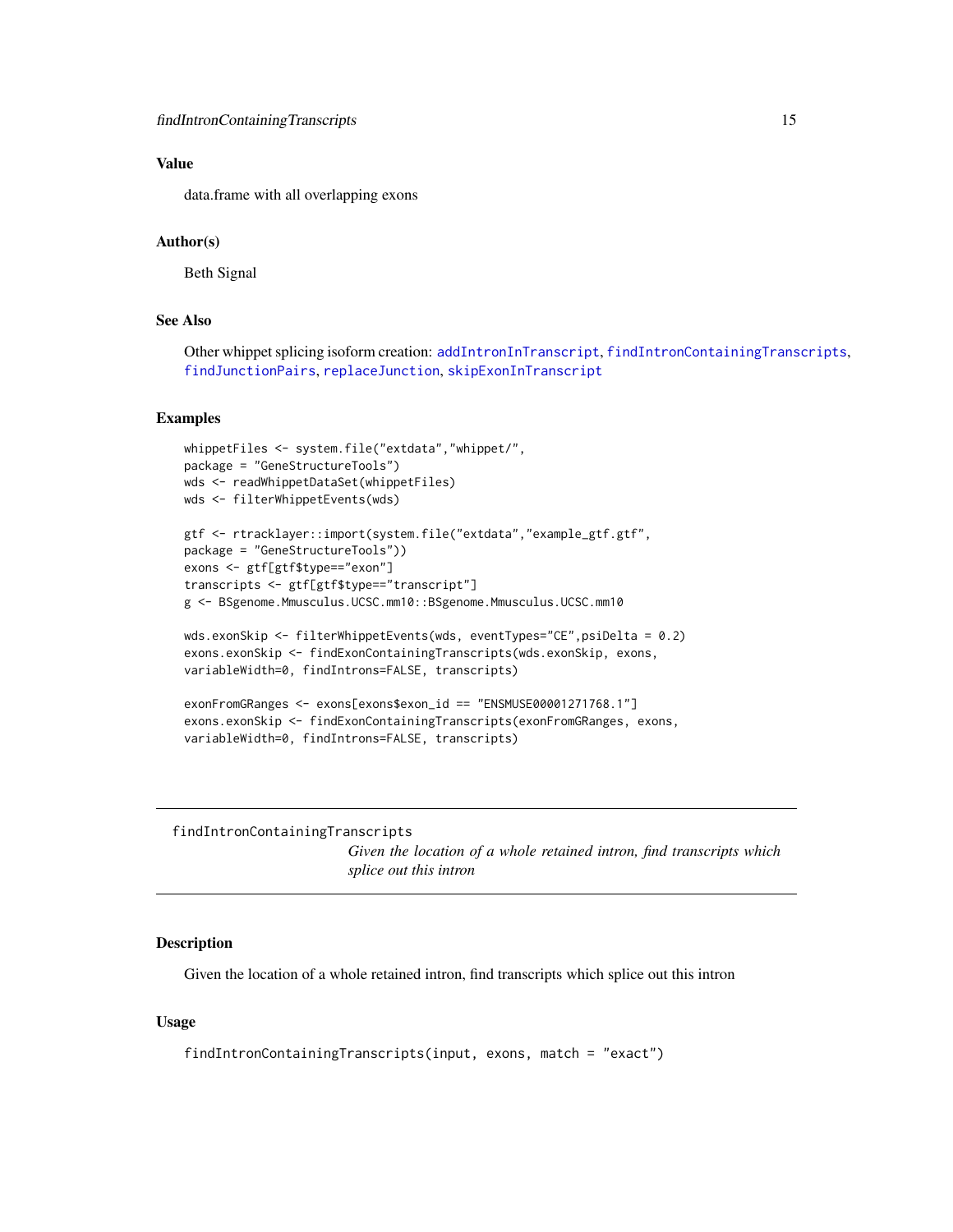# <span id="page-15-0"></span>Arguments

| input | whippetDataSet generated from readWhippetDataSet() or a Granges of intron<br>coordinates                                                                                                                           |
|-------|--------------------------------------------------------------------------------------------------------------------------------------------------------------------------------------------------------------------|
| exons | GRanges object made from a GTF with ONLY exon annotations (no gene, tran-<br>script, CDS etc.)                                                                                                                     |
| match | what type of matching to perform? exact $=$ only exons which bound the intron<br>exactly, introns $=$ any exon pairs which overlap the intron, all $=$ any exon pairs<br>AND single exons which overlap the intron |

# Value

data.frame with all flanking exon pairs

#### Author(s)

Beth Signal

# See Also

Other whippet splicing isoform creation: [addIntronInTranscript](#page-2-1), [findExonContainingTranscripts](#page-13-1), [findJunctionPairs](#page-16-1), [replaceJunction](#page-34-1), [skipExonInTranscript](#page-35-1)

```
whippetFiles <- system.file("extdata","whippet/",
package = "GeneStructureTools")
wds <- readWhippetDataSet(whippetFiles)
wds <- filterWhippetEvents(wds)
gtf <- rtracklayer::import(system.file("extdata","example_gtf.gtf",
package = "GeneStructureTools"))
exons <- gtf[gtf$type=="exon"]
g <- BSgenome.Mmusculus.UCSC.mm10::BSgenome.Mmusculus.UCSC.mm10
wds.intronRetention <- filterWhippetEvents(wds, eventTypes="RI")
exons.intronRetention <- findIntronContainingTranscripts(input=wds.intronRetention, exons)
exonsFromGRanges <- exons[exons$transcript_id=="ENSMUST00000139129.8" &
exons$exon_number %in% c(3,4)]
intronFromGRanges <- exonsFromGRanges[1]
GenomicRanges::start(intronFromGRanges) <-
GenomicRanges::end(exonsFromGRanges[exonsFromGRanges$exon_number==3])
GenomicRanges::end(intronFromGRanges) <-
GenomicRanges::start(exonsFromGRanges[exonsFromGRanges$exon_number==4])
exons.intronRetention <- findIntronContainingTranscripts(intronFromGRanges, exons)
```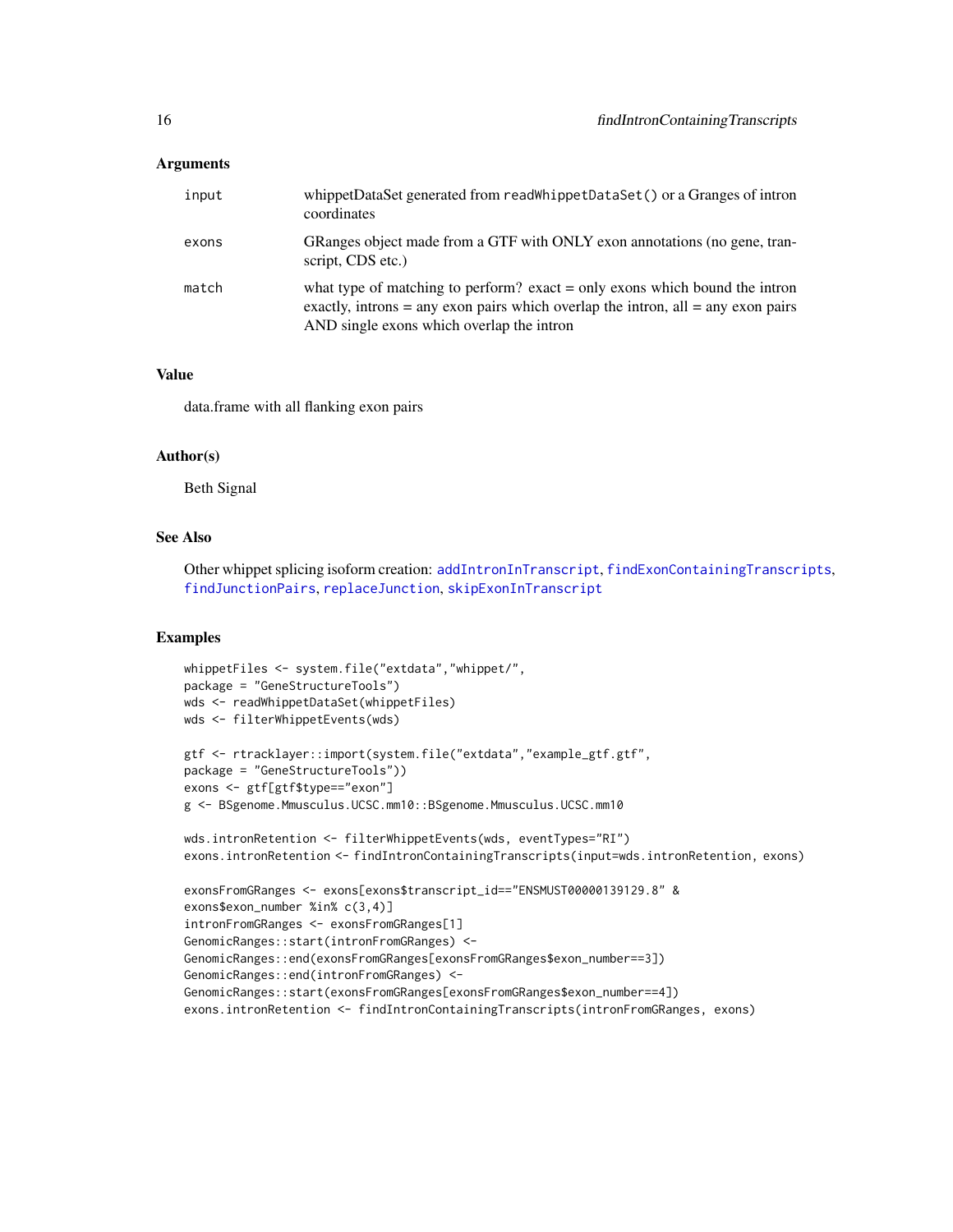<span id="page-16-1"></span><span id="page-16-0"></span>findJunctionPairs *Find alternative junctions for Whippet alternative splicing events*

#### Description

Find junctions that pair with each end of an AA (alt. acceptor) or AD (alt. donor) whippet range Find junctions that pair with the upsteam/downstream exon of an AF (alt. first exon) or an AL (alt. last exon)

#### Usage

```
findJunctionPairs(whippetDataSet, jncCoords, type = NA)
```
#### Arguments

|           | whippetDataSet whippetDataSet generated from readWhippetDataSet()                               |
|-----------|-------------------------------------------------------------------------------------------------|
| jncCoords | GRanges object with Whippet junctions. Generated by readWhippetJNCfiles()                       |
| type      | type of Whippet event (AA/AD/AF/AL). Note only one event type should be<br>processed at a time. |

#### Value

GRanges object with alternative junctions. Each event should have a set of X (for which the psi measurement is reported) junctions, and alternative Y junctions.

#### Author(s)

Beth Signal

#### See Also

Other whippet splicing isoform creation: [addIntronInTranscript](#page-2-1), [findExonContainingTranscripts](#page-13-1), [findIntronContainingTranscripts](#page-14-1), [replaceJunction](#page-34-1), [skipExonInTranscript](#page-35-1)

```
whippetFiles <- system.file("extdata","whippet/",
package = "GeneStructureTools")
wds <- readWhippetDataSet(whippetFiles)
wds <- filterWhippetEvents(wds)
gtf <- rtracklayer::import(system.file("extdata","example_gtf.gtf",
package = "GeneStructureTools"))
exons <- gtf[gtf$type=="exon"]
transcripts <- gtf[gtf$type=="transcript"]
g <- BSgenome.Mmusculus.UCSC.mm10::BSgenome.Mmusculus.UCSC.mm10
```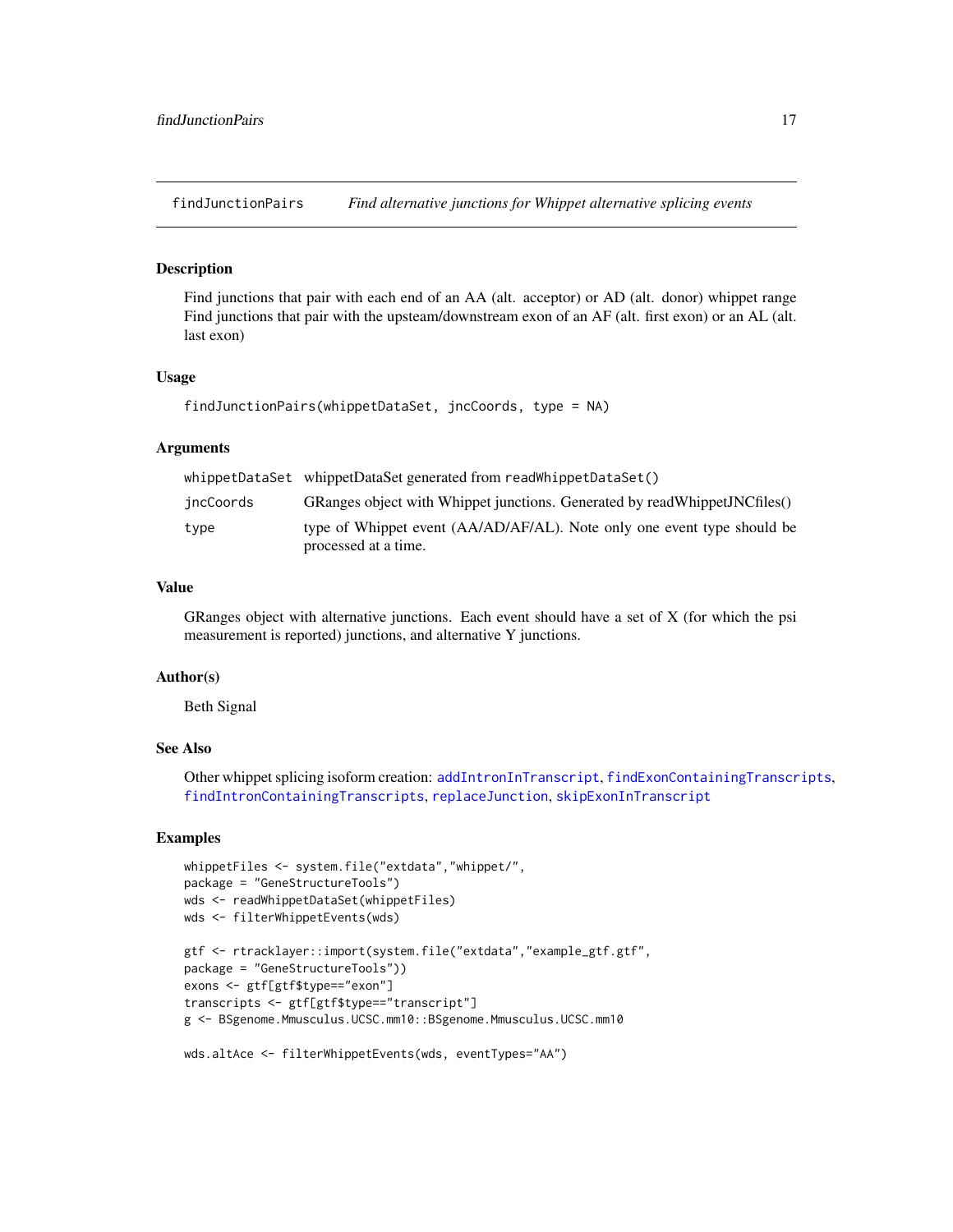```
jncPairs.altAce <- findJunctionPairs(wds.altAce, type="AA")
wds.altDon <- filterWhippetEvents(wds, eventTypes="AD")
jncPairs.altDon <- findJunctionPairs(wds.altDon, type="AD")
wds.altFirst <- filterWhippetEvents(wds, eventTypes="AF", psiDelta=0.2)
jncPairs.altFirst <- findJunctionPairs(wds.altFirst, type="AF")
wds.altLast <- filterWhippetEvents(wds, eventTypes="AL", psiDelta=0.2)
jncPairs.altLast <- findJunctionPairs(wds.altLast, type="AL")
```
<span id="page-17-1"></span>formatWhippetEvents *Format Whippet co-ordinates as a GRanges object*

#### Description

Format Whippet co-ordinates as a GRanges object

#### Usage

formatWhippetEvents(whippet)

#### Arguments

whippet data.frame containing event location information. May be generated by read-WhippetDIFFfiles()

# Value

GRanges object with events

#### Author(s)

Beth Signal

#### See Also

Other whippet data processing: [coordinates](#page-7-1), [diffSplicingResults](#page-9-2), [filterWhippetEvents](#page-11-1), [junctions](#page-20-1), [readCounts](#page-27-1), [readWhippetDIFFfiles](#page-28-1), [readWhippetDataSet](#page-27-2), [readWhippetJNCfiles](#page-29-1), [readWhippetPSIfiles](#page-30-1), [whippetTranscriptChangeSummary](#page-40-1)

```
whippetFiles <- list.files(system.file("extdata","whippet/",
package = "GeneStructureTools"), full.names = TRUE)
diffFiles <- whippetFiles[grep(".diff", whippetFiles)]
whippetDiffSplice <- readWhippetDIFFfiles(diffFiles)
whippetCoords <- formatWhippetEvents(whippetDiffSplice)
```
<span id="page-17-0"></span>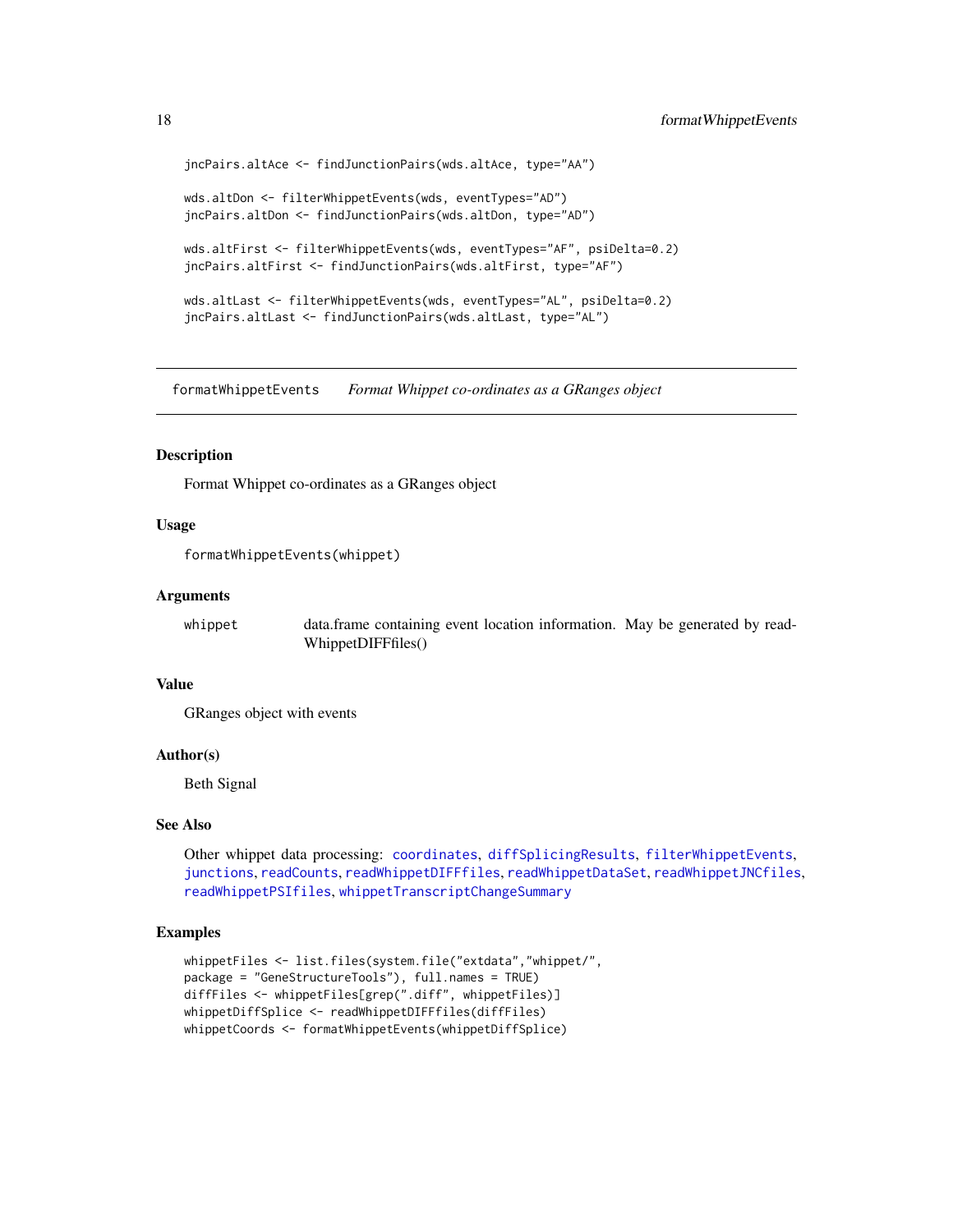<span id="page-18-1"></span><span id="page-18-0"></span>

# Description

Get open reading frames for transcripts

### Usage

```
getOrfs(transcripts, BSgenome = NULL, returnLongestOnly = TRUE,
  allFrames = FALSE, longest = 1, exportFasta = FALSE, fastaFile = NULL,
 uORFs = FALSE
```
# Arguments

| transcripts       | GRanges object with ONLY exon annotations (no gene, transcript, CDS etc.)<br>with all transcripts for orf retrevial |
|-------------------|---------------------------------------------------------------------------------------------------------------------|
| <b>BSgenome</b>   | <b>BS</b> genome object                                                                                             |
| returnLongestOnly |                                                                                                                     |
|                   | only return longest ORF?                                                                                            |
| allFrames         | return longest ORF for all 3 frames?                                                                                |
| longest           | return x longest ORFs (regardless of frames)                                                                        |
| exportFasta       | export a .fa.gz file with nucleotide sequences for each transcript?                                                 |
| fastaFile         | file name for .fa.gz export                                                                                         |
| $u$ ORFs          | get uORF summaries?                                                                                                 |

# Value

data.frame with longest orf details

# Author(s)

Beth Signal

#### See Also

Other ORF annotation: [getUOrfs](#page-19-1), [maxLocation](#page-22-2), [orfSimilarity](#page-25-1)

```
gtf <- rtracklayer::import(system.file("extdata", "example_gtf.gtf",
package="GeneStructureTools"))
transcript <- gtf[gtf$type=="exon" & gtf$gene_name=="Neurl1a"]
g <- BSgenome.Mmusculus.UCSC.mm10::BSgenome.Mmusculus.UCSC.mm10
# longest ORF for each transcripts
orfs <- getOrfs(transcript, BSgenome = g, returnLongestOnly = TRUE)
```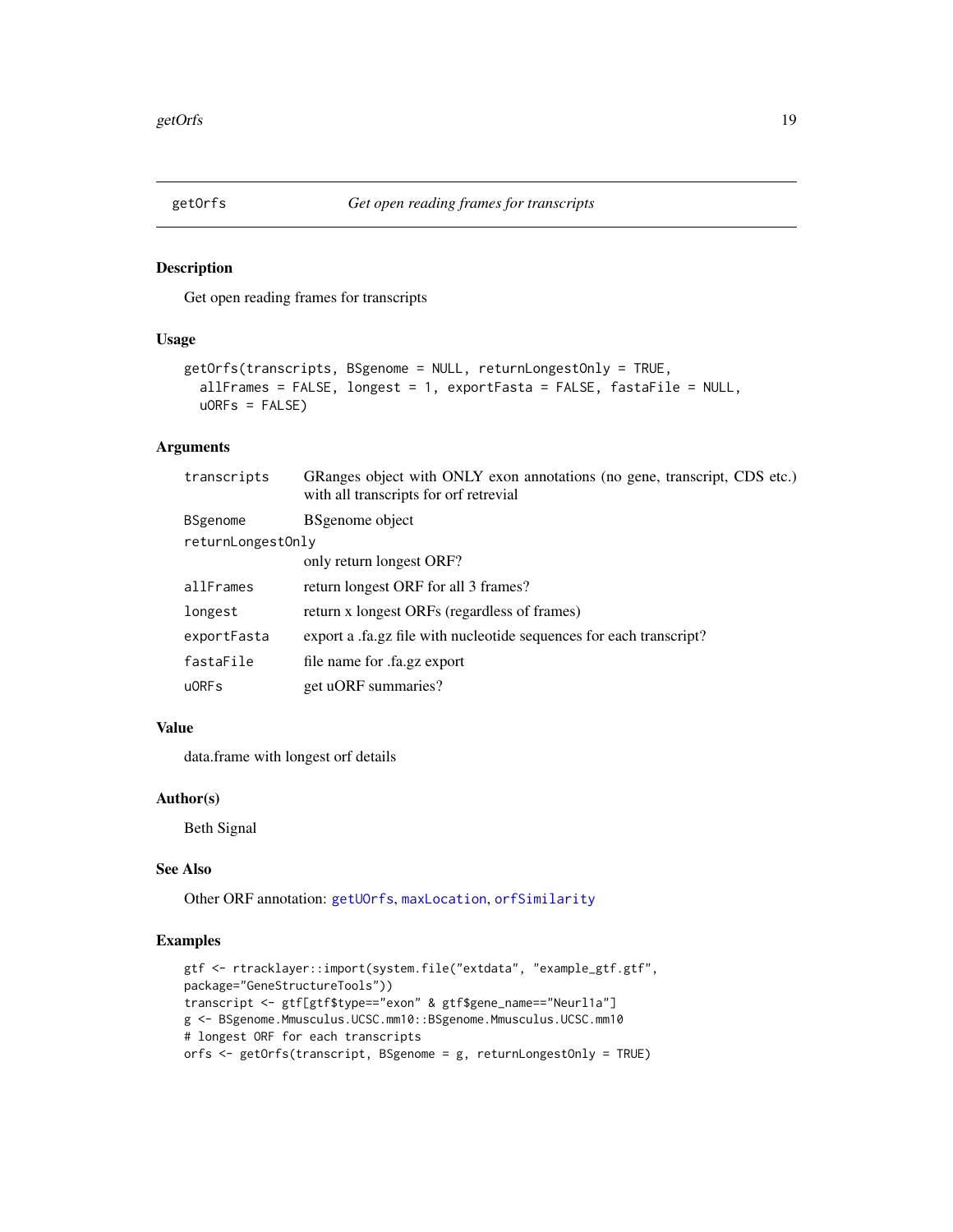```
# longest ORF in all 3 frames for each transcript
orfs <- getOrfs(transcript, BSgenome = g, allFrames = TRUE)
# longest 3 ORFS in eacht transcript
orfs <- getOrfs(transcript, BSgenome = g, returnLongestOnly = FALSE, longest=3)
```
<span id="page-19-1"></span>

| getUOrfs |  |
|----------|--|
|----------|--|

Get upstream open reading frames for transcripts with annotated main *ORFs*

#### Description

Get upstream open reading frames for transcripts with annotated main ORFs

# Usage

```
getUOrfs(transcripts, BSgenome = NULL, orfs, findExonB = FALSE)
```
#### **Arguments**

| transcripts | GRanges object with ONLY exon annotations (no gene, transcript, CDS etc.)<br>with all transcripts for orf retrevial |
|-------------|---------------------------------------------------------------------------------------------------------------------|
| BSgenome    | <b>BS</b> genome object                                                                                             |
| orfs        | orf annotation for the transcripts object. Generated by getOrfs(transcripts, )                                      |
| findExonB   | find the distance to and exon number of the downstream (B) junction?                                                |

#### Value

data.frame with all upstream ORF details.

# Author(s)

Beth Signal

#### See Also

Other ORF annotation: [getOrfs](#page-18-1), [maxLocation](#page-22-2), [orfSimilarity](#page-25-1)

```
gtf <- rtracklayer::import(system.file("extdata", "example_gtf.gtf",
package="GeneStructureTools"))
transcript <- gtf[gtf$type=="exon" & gtf$gene_name=="Neurl1a"]
g <- BSgenome.Mmusculus.UCSC.mm10::BSgenome.Mmusculus.UCSC.mm10
# longest ORF for each transcripts
orfs <- getOrfs(transcript, BSgenome = g, returnLongestOnly = FALSE)
uORFS <- getUOrfs(transcript, BSgenome = g, orfs = orfs, findExonB = TRUE)
```
<span id="page-19-0"></span>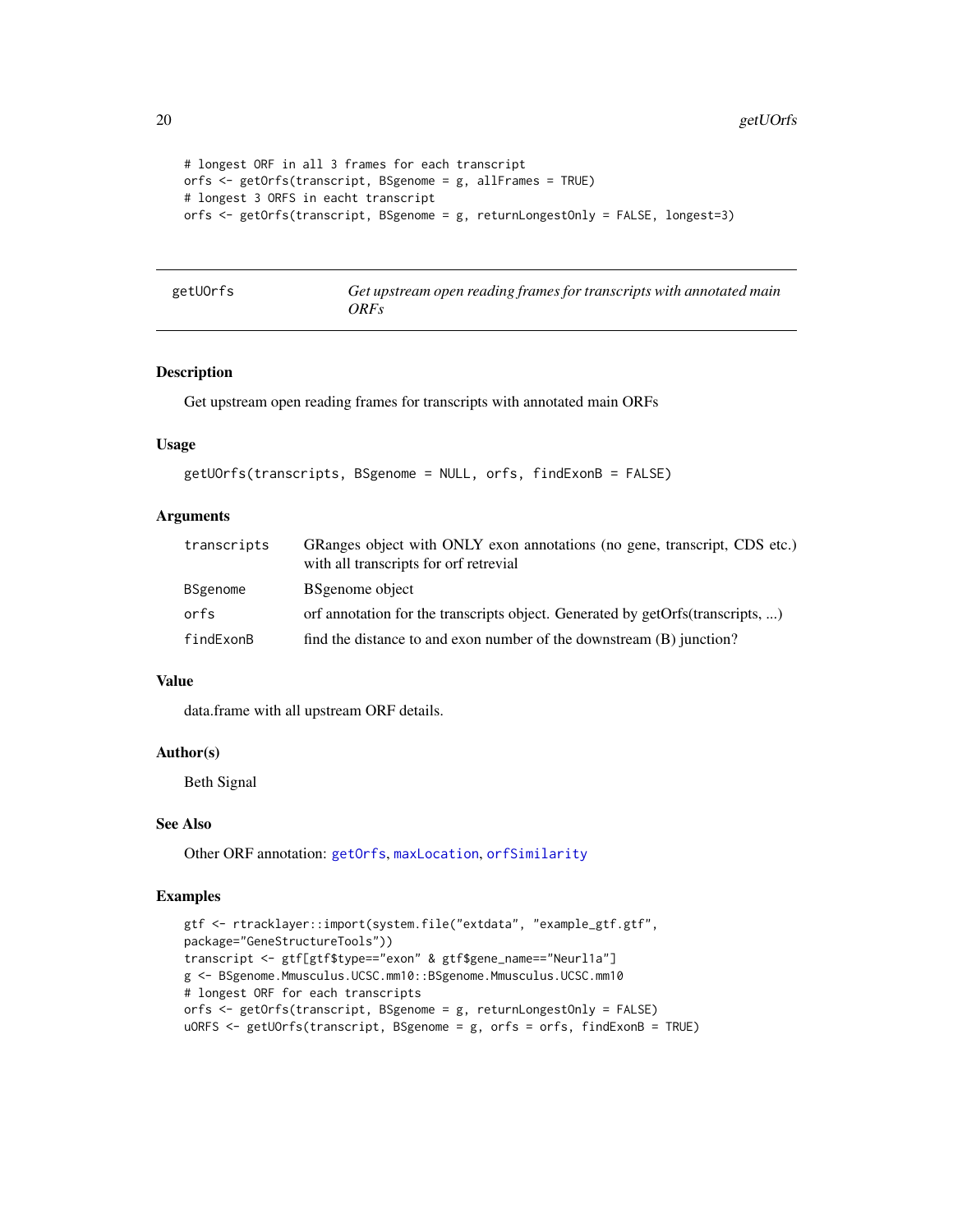<span id="page-20-1"></span><span id="page-20-0"></span>junctions *Method junctions*

# Description

Method junctions

#### Usage

junctions(whippetDataSet)

## S4 method for signature 'whippetDataSet' junctions(whippetDataSet)

#### Arguments

whippetDataSet whippetDataSet generated from readWhippetDataSet()

# Value

junctions GRanges object (originally from a whippet .jnc file)

# See Also

Other whippet data processing: [coordinates](#page-7-1), [diffSplicingResults](#page-9-2), [filterWhippetEvents](#page-11-1), [formatWhippetEvents](#page-17-1), [readCounts](#page-27-1), [readWhippetDIFFfiles](#page-28-1), [readWhippetDataSet](#page-27-2), [readWhippetJNCfiles](#page-29-1), [readWhippetPSIfiles](#page-30-1), [whippetTranscriptChangeSummary](#page-40-1)

#### Examples

```
whippetFiles <- system.file("extdata","whippet/",
package = "GeneStructureTools")
wds <- readWhippetDataSet(whippetFiles)
```
junctions <- junctions(wds)

leafcutterTranscriptChangeSummary

*Compare open reading frames for whippet differentially spliced events*

### Description

Compare open reading frames for whippet differentially spliced events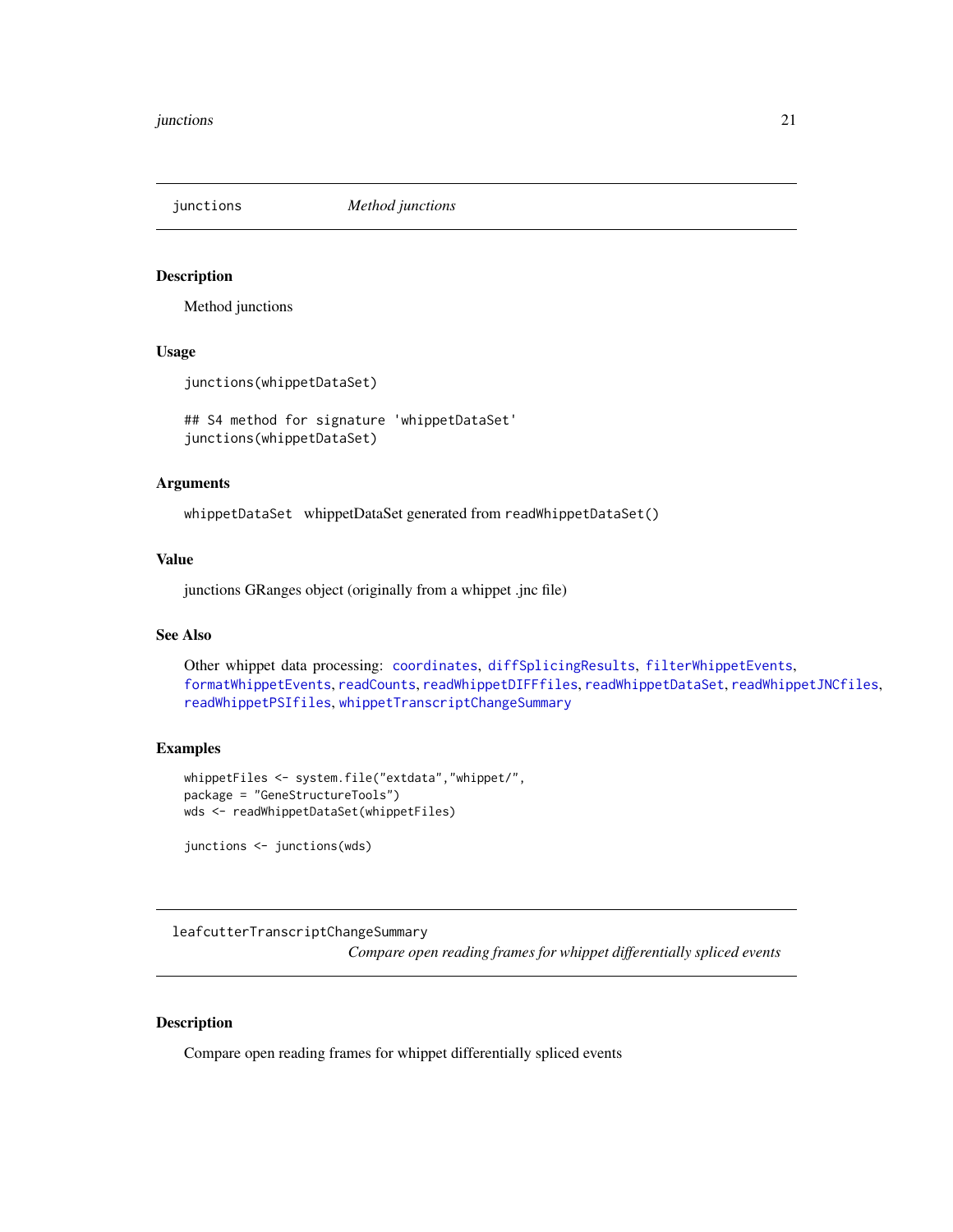# Usage

```
leafcutterTranscriptChangeSummary(significantEvents,
  combineGeneEvents = FALSE, exons, BSgenome, NMD = FALSE,
  showProgressBar = TRUE, exportGTF = NULL)
```
# Arguments

| significantEvents |                                                                                                     |  |
|-------------------|-----------------------------------------------------------------------------------------------------|--|
|                   | data. frame containing information from the per_intron_results. tab file output<br>from leafcutter. |  |
| combineGeneEvents |                                                                                                     |  |
|                   | combine clusters occuring in the same gene? Currently not reccomended.                              |  |
| exons             | GRanges gtf annotation of exons                                                                     |  |
| <b>BSgenome</b>   | BSGenome object containing the genome for the species analysed                                      |  |
| <b>NMD</b>        | Use NMD predictions? (Note: notNMD must be installed to use this feature)                           |  |
| showProgressBar   |                                                                                                     |  |
|                   | show a progress bar of alternative isoform generation?                                              |  |
| exportGTF         | file name to export alternative isoform GTFs (default=NULL)                                         |  |

#### Value

data.frame containing signficant whippet diff data and ORF change summaries

# Author(s)

Beth Signal

```
leafcutterFiles <- list.files(system.file("extdata","leafcutter/",
package = "GeneStructureTools"), full.names = TRUE)
leafcutterIntrons <- read.delim(leafcutterFiles[
grep("intron_results", leafcutterFiles)],stringsAsFactors=FALSE)
gtf <- rtracklayer::import(system.file("extdata","example_gtf.gtf",
package = "GeneStructureTools"))
exons <- gtf[gtf$type=="exon"]
g <- BSgenome.Mmusculus.UCSC.mm10::BSgenome.Mmusculus.UCSC.mm10
leafcutterTranscriptChangeSummary(significantEvents = leafcutterIntrons,
exons=exons,BSgenome = g,NMD=FALSE)
```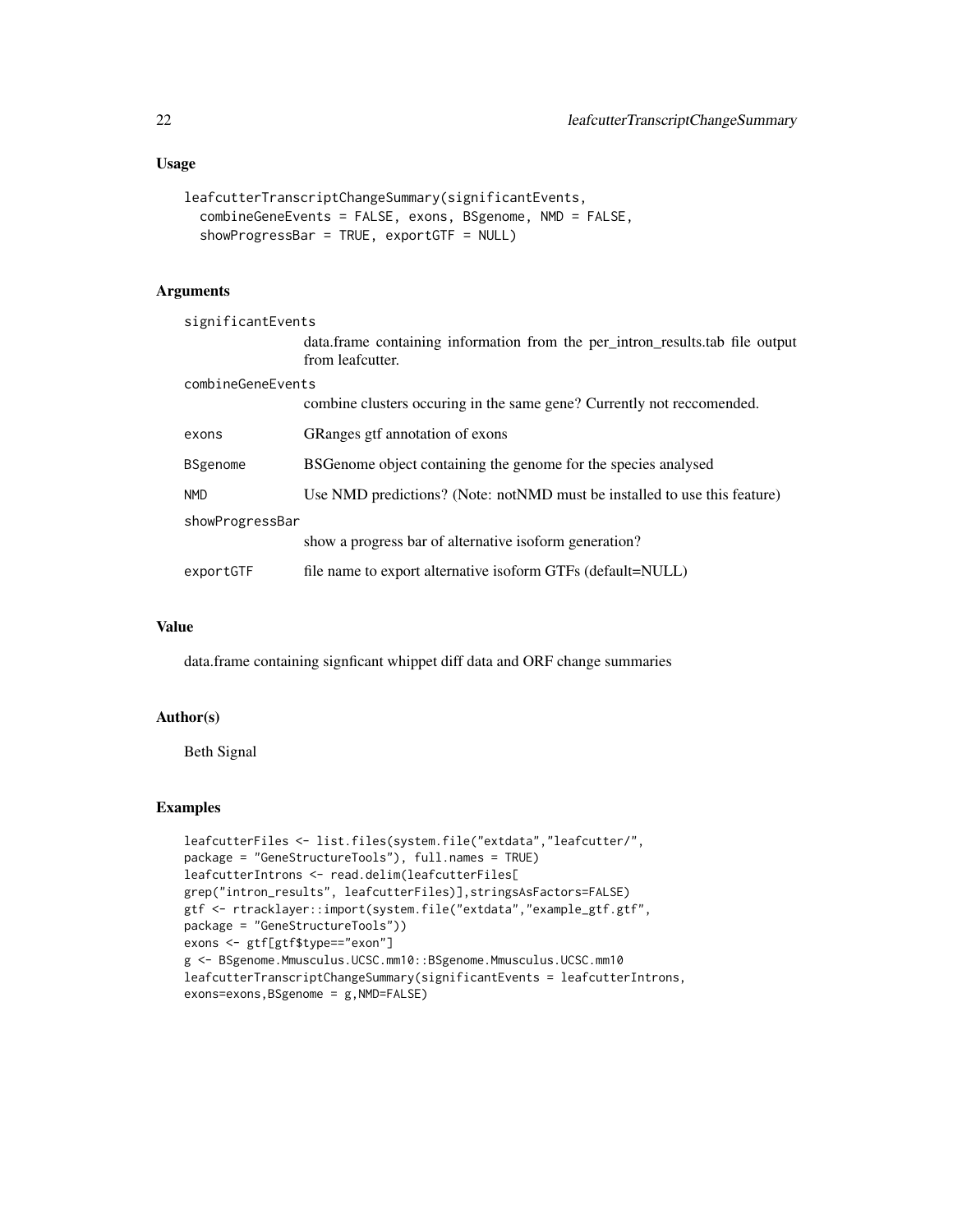<span id="page-22-1"></span><span id="page-22-0"></span>

#### Description

Convert GRanges gene model to data.frame for visualisation with Gviz

# Usage

```
makeGeneModel(transcript)
```
#### Arguments

transcript GRanges of gene model to be visualised

# Value

data.frame of a gene model for visualisation

#### Author(s)

Beth Signal

# See Also

Other Gviz gene structure visualisation: [annotateGeneModel](#page-5-1)

#### Examples

```
gtf <- rtracklayer::import(system.file("extdata", "example_gtf.gtf",
package="GeneStructureTools"))
transcript <- gtf[gtf$type=="exon" & gtf$gene_name=="Neurl1a"]
geneModel <- makeGeneModel(transcript)
```
<span id="page-22-2"></span>

| maxLocation | Find the largest distance between two vectors of numbers Helper func- |
|-------------|-----------------------------------------------------------------------|
|             | <i>tion for get orfs</i>                                              |

# Description

Find the largest distance between two vectors of numbers Helper function for get\_orfs

#### Usage

```
maxLocation(startSite, stopSite, longest = 1)
```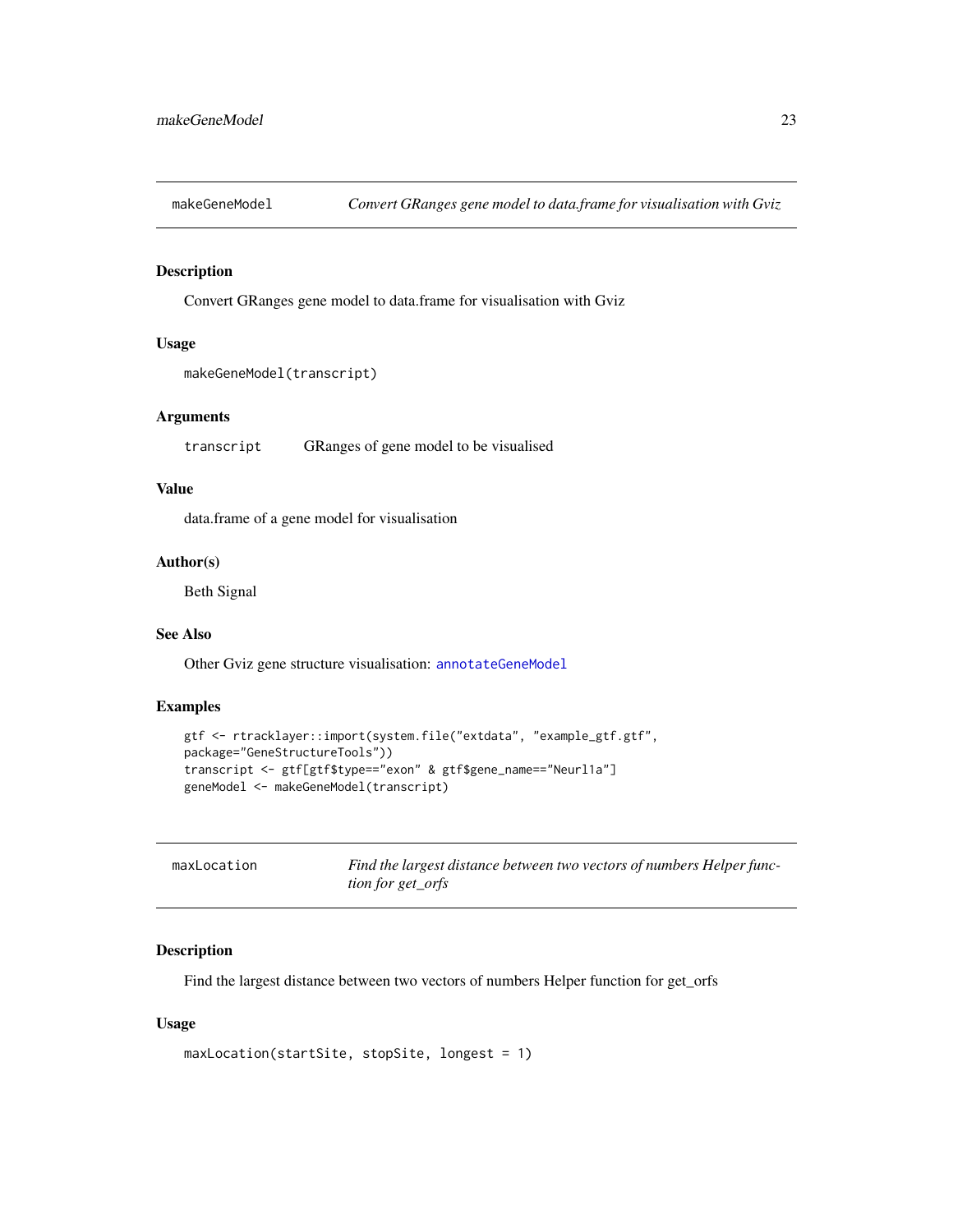#### <span id="page-23-0"></span>Arguments

| startSite | vector of start sites - i.e Met amino acid positions                                |
|-----------|-------------------------------------------------------------------------------------|
| stopSite  | vector of stop sites - i.e Stop $(*)$ amino acid positions                          |
| longest   | which pair to return $(1 = \text{longest pair}, 2 = 2 \text{nd longest pair etc.})$ |

# Value

sequential start site and end site with the greatest difference

# Author(s)

Beth Signal

# See Also

Other ORF annotation: [getOrfs](#page-18-1), [getUOrfs](#page-19-1), [orfSimilarity](#page-25-1)

# Examples

```
starts <- c(1,10,15,25)
stops <-c(4,16,50,55)# longest start site = 25, longest stop site = 50
maxLocation(starts, stops, longest = 1)
starts <- c(1,10,15,25)
stops \leq c(4, 14, 50, 55)# longest start site = 15, longest stop site = 50
maxLocation(starts, stops, longest = 1)
# 2nd longest start site = 10, 2nd longest stop site = 14
maxLocation(starts, stops, longest = 2)
```
<span id="page-23-1"></span>orfDiff *Evaluate changes to ORFs caused by alternative splicing*

#### Description

Evaluate changes to ORFs caused by alternative splicing

# Usage

```
orfDiff(orfsX, orfsY, filterNMD = TRUE, geneSimilarity = TRUE,
  compareUTR = TRUE, compareBy = "gene", allORFs = NULL)
```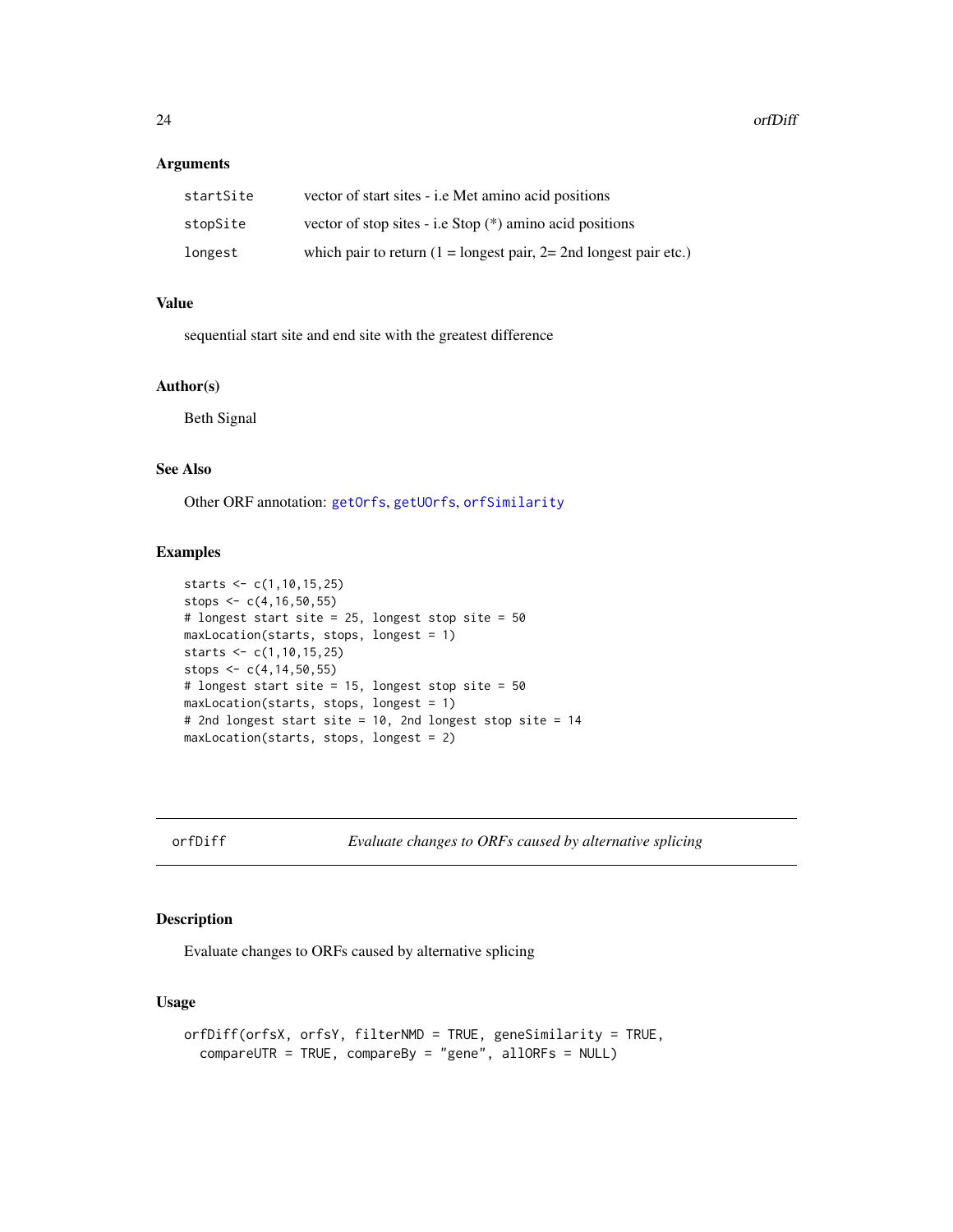#### <span id="page-24-0"></span>orfDiff 25

#### Arguments

| orfsX      | orf information for 'normal' transcripts. Generated by getOrfs()                                |
|------------|-------------------------------------------------------------------------------------------------|
| orfsY      | orf information for 'alternative' transcripts. Generated by getOrfs()                           |
| filterNMD  | filter orf information for transcripts not targeted by nmd first?                               |
|            | geneSimilarity compare orf to all orfs in gene?                                                 |
| compareUTR | compare UTRs?                                                                                   |
| compareBy  | compare by 'transcript' isoforms or by 'gene' groups                                            |
| allORFs    | orf information for all transcripts for novel sequence comparisons. Generated<br>by $getOrfs()$ |

# Value

data.frame with orf changes

#### Author(s)

Beth Signal

# See Also

Other transcript isoform comparisons: [attrChangeAltSpliced](#page-6-1), [transcriptChangeSummary](#page-37-1)

```
whippetFiles <- system.file("extdata","whippet/",
package = "GeneStructureTools")
wds <- readWhippetDataSet(whippetFiles)
wds <- filterWhippetEvents(wds)
```

```
gtf <- rtracklayer::import(system.file("extdata","example_gtf.gtf",
package = "GeneStructureTools"))
exons <- gtf[gtf$type=="exon"]
transcripts <- gtf[gtf$type=="transcript"]
g <- BSgenome.Mmusculus.UCSC.mm10::BSgenome.Mmusculus.UCSC.mm10
```

```
orfsProteinCoding <- getOrfs(exons[exons$gene_name=="Prex2" &
exons$transcript_type=="protein_coding"], BSgenome = g)
orfsNMD <- getOrfs(exons[exons$gene_name=="Prex2" &
exons$transcript_type=="nonsense_mediated_decay"], BSgenome = g)
orfDiff(orfsProteinCoding, orfsNMD, filterNMD=FALSE)
```

```
wds.exonSkip <- filterWhippetEvents(wds, eventTypes="CE",psiDelta = 0.2)
exons.exonSkip <- findExonContainingTranscripts(wds.exonSkip, exons,
variableWidth=0, findIntrons=FALSE, transcripts)
ExonSkippingTranscripts <- skipExonInTranscript(exons.exonSkip, exons, whippetDataSet=wds.exonSkip)
```

```
orfsSkipped <- getOrfs(ExonSkippingTranscripts[ExonSkippingTranscripts$set=="skipped_exon"],
BSgenome = g)
orfsIncluded <- getOrfs(ExonSkippingTranscripts[ExonSkippingTranscripts$set=="included_exon"],
```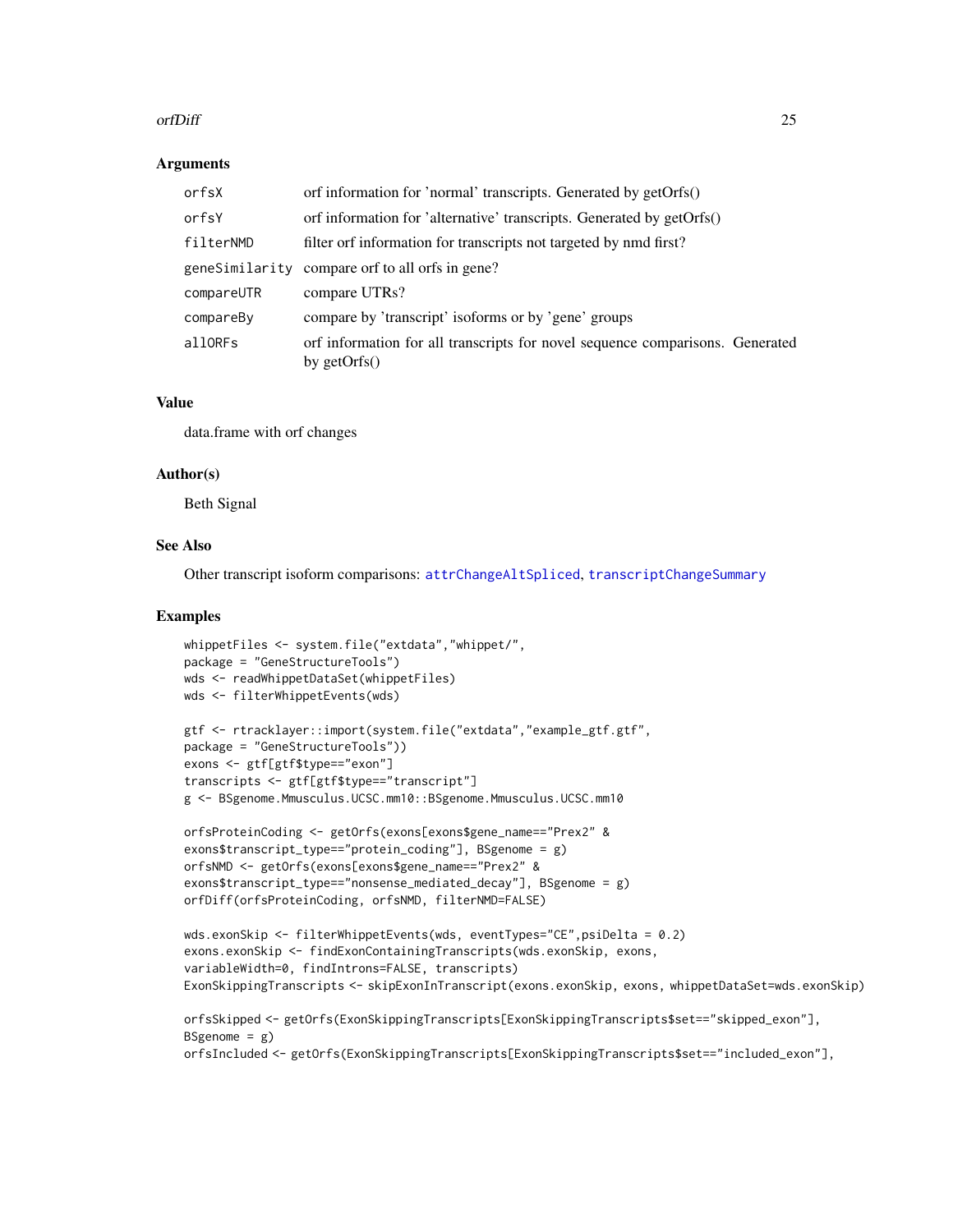```
BSgenome = g)
orfDiff(orfsSkipped, orfsIncluded, filterNMD=FALSE)
```
<span id="page-25-1"></span>orfSimilarity *calculate percentage of orfB contained in orfA*

# Description

calculate percentage of orfB contained in orfA

# Usage

```
orfSimilarity(orfA, orfB, substitutionCost = 100)
```
#### Arguments

| orfA             | character string of ORF amino acid sequence                                                                                   |
|------------------|-------------------------------------------------------------------------------------------------------------------------------|
| orfB             | character string of ORF amino acid sequence                                                                                   |
| substitutionCost |                                                                                                                               |
|                  | cost for substitutions in ORF sequences. Set to 1 if substitutions should be<br>weighted equally to insertions and deletions. |

# Value

percentage of orfB contained in orfA

# Author(s)

Beth Signal

# See Also

Other ORF annotation: [getOrfs](#page-18-1), [getUOrfs](#page-19-1), [maxLocation](#page-22-2)

```
orfSimilarity("MFGLDIYAGTRSSFRQFSLT","MFGLDIYAGTRSSFRQFSLT")
orfSimilarity("MFGLDIYAGTRSSFRQFSLT","MFGLDIYAFRQFSLT")
orfSimilarity("MFGLDIYAFRQFSLT","MFGLDIYAGTRSSFRQFSLT")
orfSimilarity("MFGLDIYAGTRXXFRQFSLT","MFGLDIYAGTRSSFRQFSLT")
orfSimilarity("MFGLDIYAGTRXXFSLT","MFGLDIYAGTRSSFRQFSLT", 1)
```
<span id="page-25-0"></span>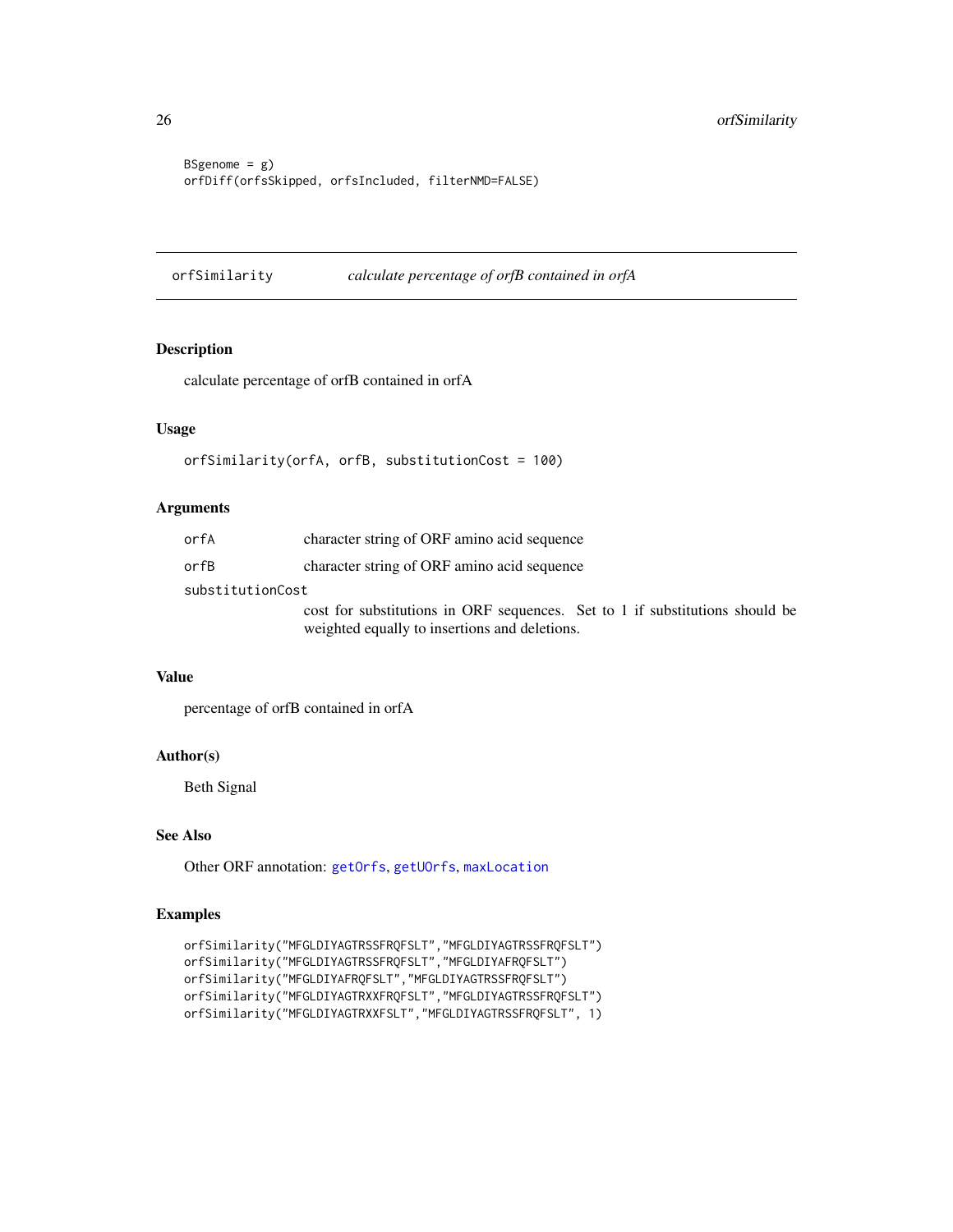<span id="page-26-0"></span>

# Description

Annotate introns and exonic parts by overlaping exon biotype

#### Usage

```
overlapTypes(queryCoords, gtf, set = c("from", "to", "overlap"))
```
# Arguments

| queryCoords | GRanges object of the query regions                                          |
|-------------|------------------------------------------------------------------------------|
| gtf         | GRanges object of the GTF annotated with exon biotypes - i.e. exon, CDS, UTR |
| set         | which overlapping set of exon biotypes to return - to, from, and/or overlap  |

#### Value

overlaping types in a data.frame

# Author(s)

Beth Signal

```
gtfFile <- system.file("extdata","example_gtf.gtf",
package = "GeneStructureTools")
DEXSeqGtfFile <- system.file("extdata","gencode.vM14.dexseq.gtf",
package = "GeneStructureTools")
```

```
gtf <- rtracklayer::import(gtfFile)
gtf <- UTR2UTR53(gtf)
DEXSeqGtf <- rtracklayer::import(DEXSeqGtfFile)
```

```
overlapTypes(DEXSeqGtf[1:10], gtf)
```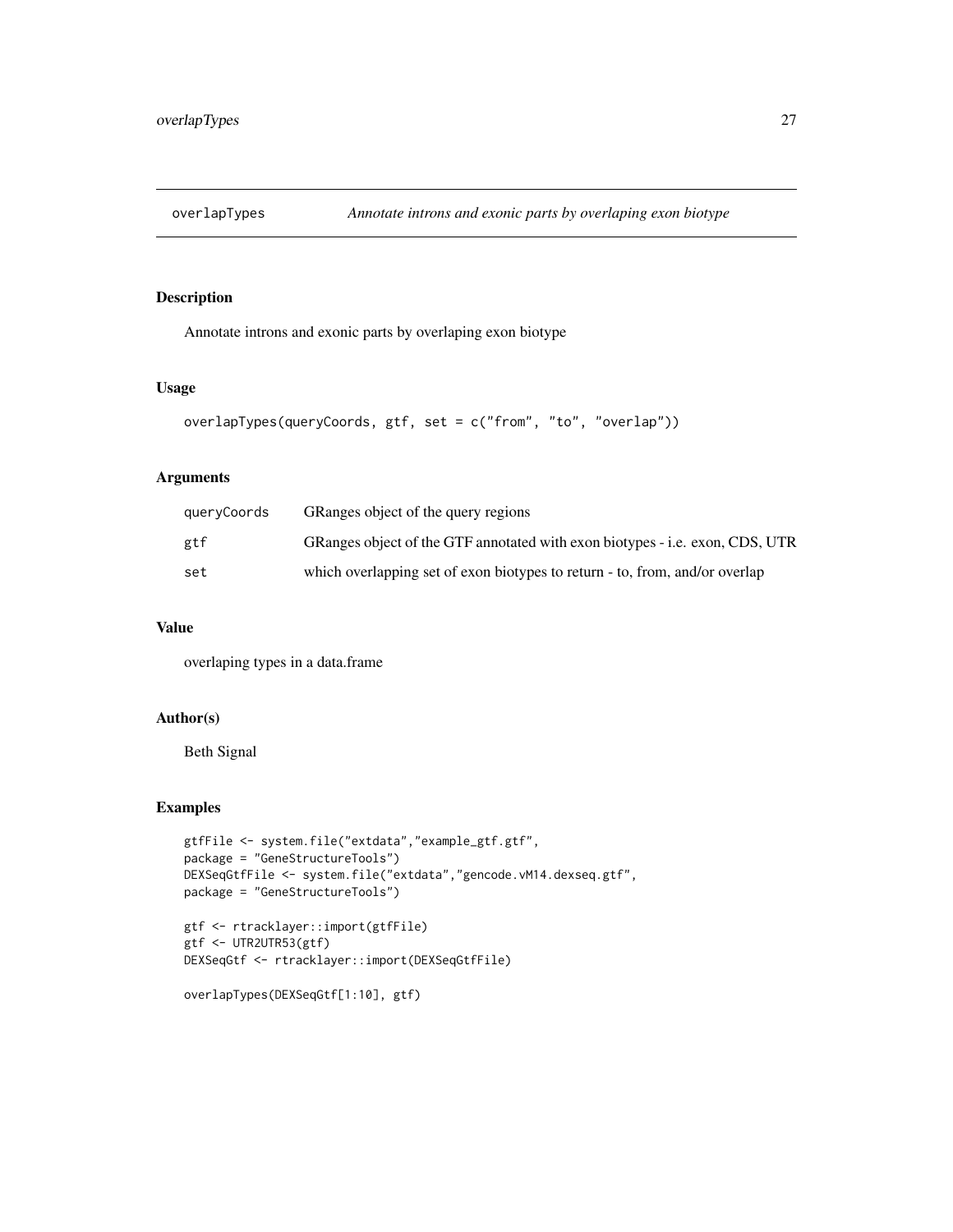<span id="page-27-1"></span><span id="page-27-0"></span>

# Description

Method readCounts

#### Usage

readCounts(whippetDataSet)

## S4 method for signature 'whippetDataSet' readCounts(whippetDataSet)

#### Arguments

whippetDataSet whippetDataSet generated from readWhippetDataSet()

# Value

whippet read count data.frame (originally from a whippet .psi file)

#### See Also

Other whippet data processing: [coordinates](#page-7-1), [diffSplicingResults](#page-9-2), [filterWhippetEvents](#page-11-1), [formatWhippetEvents](#page-17-1), [junctions](#page-20-1), [readWhippetDIFFfiles](#page-28-1), [readWhippetDataSet](#page-27-2), [readWhippetJNCfiles](#page-29-1), [readWhippetPSIfiles](#page-30-1), [whippetTranscriptChangeSummary](#page-40-1)

#### Examples

```
whippetFiles <- system.file("extdata","whippet/",
package = "GeneStructureTools")
wds <- readWhippetDataSet(whippetFiles)
```
readCounts <- readCounts(wds)

<span id="page-27-2"></span>readWhippetDataSet *Import whippet results files as a whippetDataSet*

#### Description

Import whippet results files as a whippetDataSet

#### Usage

```
readWhippetDataSet(filePath = ".")
```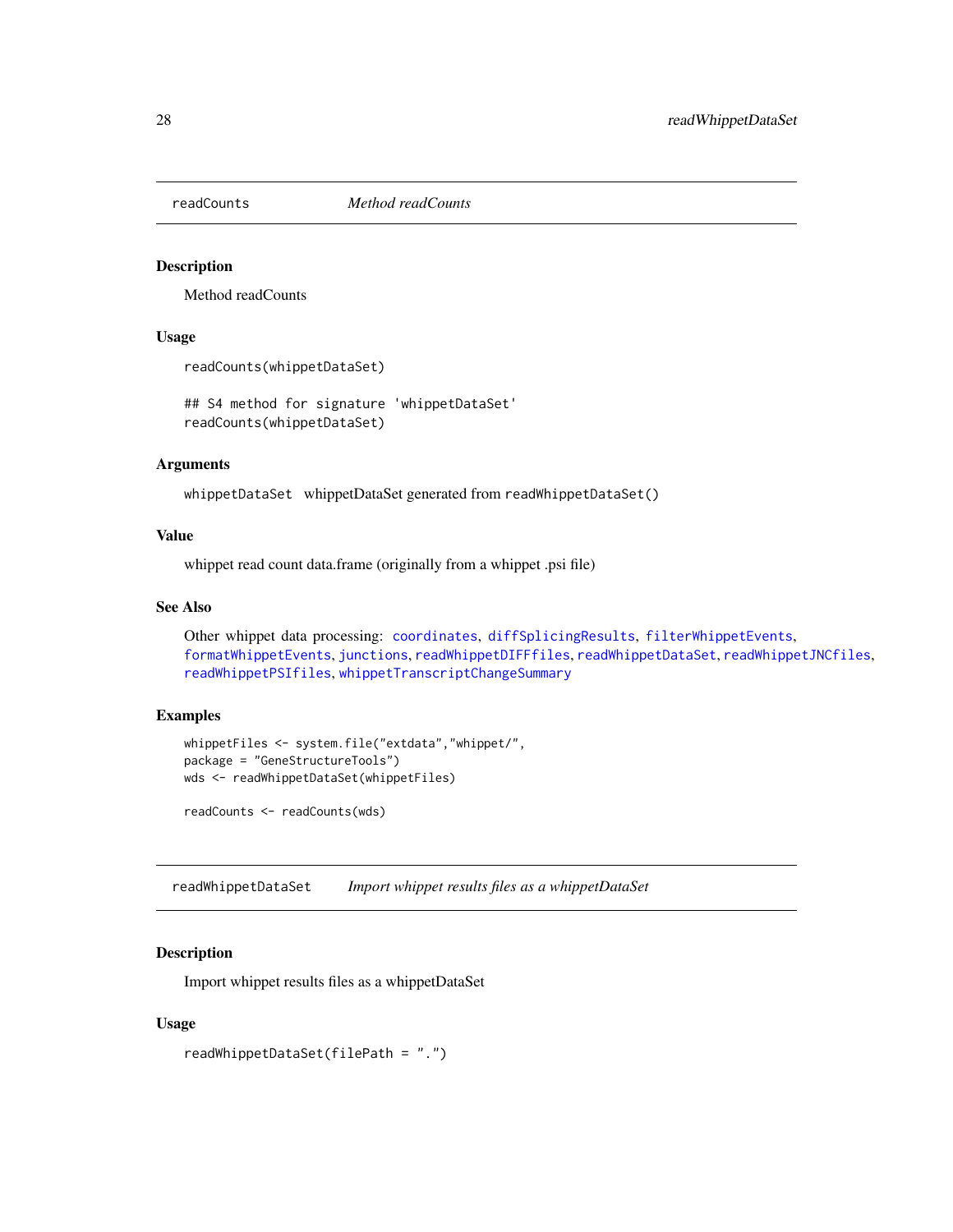# <span id="page-28-0"></span>readWhippetDIFFfiles 29

#### **Arguments**

filePath path to whippet output files

# Value

whippetDataSet

#### Author(s)

Beth Signal

#### See Also

```
Other whippet data processing: coordinates, diffSplicingResults, filterWhippetEvents,
formatWhippetEvents, junctions, readCounts, readWhippetDIFFfiles, readWhippetJNCfiles,
readWhippetPSIfiles, whippetTranscriptChangeSummary
```
#### Examples

```
whippetFiles <- system.file("extdata","whippet/",
package = "GeneStructureTools")
wds <- readWhippetDataSet(whippetFiles)
```
<span id="page-28-1"></span>readWhippetDIFFfiles *Read in a list of whippet .diff.gz files and format as a data.frame*

#### Description

Read in a list of whippet .diff.gz files and format as a data.frame

# Usage

```
readWhippetDIFFfiles(files)
```
# Arguments

files vector of \*.diff.gz file names

# Value

data.frame with junction counts for all files

#### Author(s)

Beth Signal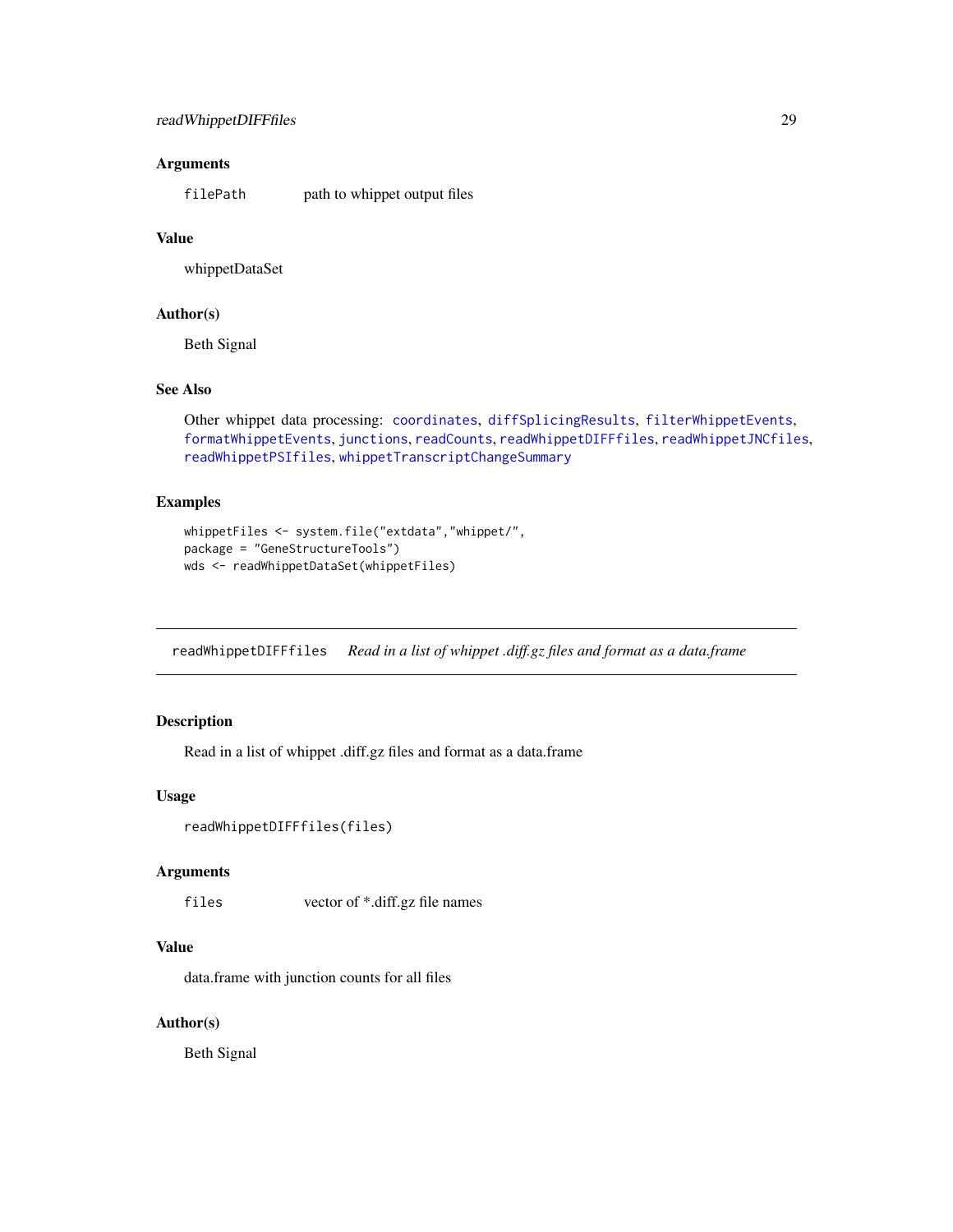# See Also

```
Other whippet data processing: coordinates, diffSplicingResults, filterWhippetEvents,
formatWhippetEvents, junctions, readCounts, readWhippetDataSet, readWhippetJNCfiles,
readWhippetPSIfiles, whippetTranscriptChangeSummary
```
#### Examples

```
whippetFiles <- list.files(system.file("extdata","whippet/",
package = "GeneStructureTools"), full.names = TRUE)
diffFiles <- whippetFiles[grep(".diff", whippetFiles)]
whippetDiffSplice <- readWhippetDIFFfiles(diffFiles)
```
<span id="page-29-1"></span>readWhippetJNCfiles *Read in a list of whippet .jnc.gz files and format as a GRanges object*

#### Description

Read in a list of whippet .jnc.gz files and format as a GRanges object

#### Usage

```
readWhippetJNCfiles(files)
```
#### Arguments

files vector of \*.jnc.gz file names

# Value

GRanges object with junctions

#### Author(s)

Beth Signal

#### See Also

Other whippet data processing: [coordinates](#page-7-1), [diffSplicingResults](#page-9-2), [filterWhippetEvents](#page-11-1), [formatWhippetEvents](#page-17-1), [junctions](#page-20-1), [readCounts](#page-27-1), [readWhippetDIFFfiles](#page-28-1), [readWhippetDataSet](#page-27-2), [readWhippetPSIfiles](#page-30-1), [whippetTranscriptChangeSummary](#page-40-1)

```
whippetFiles <- list.files(system.file("extdata","whippet/",
package = "GeneStructureTools"), full.names = TRUE)
jncFiles <- whippetFiles[grep(".jnc", whippetFiles)]
whippetJNC <- readWhippetJNCfiles(jncFiles)
```
<span id="page-29-0"></span>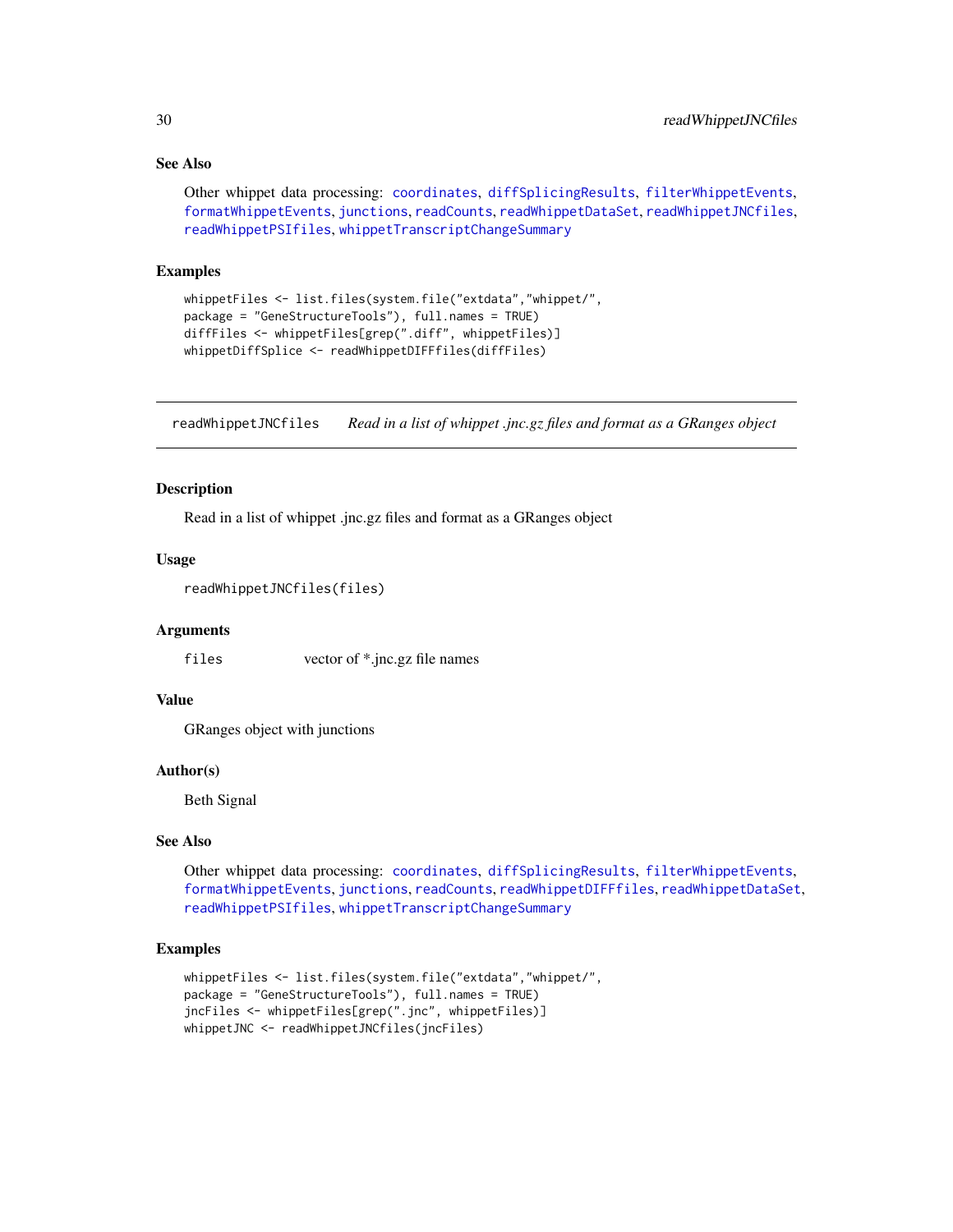<span id="page-30-1"></span><span id="page-30-0"></span>readWhippetPSIfiles *Read in a list of whippet .psi.gz files and format as a data.frame*

#### Description

Read in a list of whippet .psi.gz files and format as a data.frame

#### Usage

```
readWhippetPSIfiles(files, attribute = "Total_Reads", maxNA = NA)
```
#### Arguments

| files     | vector of *.psi.gz file names                                          |
|-----------|------------------------------------------------------------------------|
| attribute | which attribute from the PSI files to use (Total Reads, Psi, CI width) |
| maxNA     | maximum number of NA values allowed before a site is removed           |

# Value

data.frame with junction counts for all files

# Author(s)

Beth Signal

# See Also

Other whippet data processing: [coordinates](#page-7-1), [diffSplicingResults](#page-9-2), [filterWhippetEvents](#page-11-1), [formatWhippetEvents](#page-17-1), [junctions](#page-20-1), [readCounts](#page-27-1), [readWhippetDIFFfiles](#page-28-1), [readWhippetDataSet](#page-27-2), [readWhippetJNCfiles](#page-29-1), [whippetTranscriptChangeSummary](#page-40-1)

```
whippetFiles <- list.files(system.file("extdata","whippet/",
package = "GeneStructureTools"), full.names = TRUE)
psiFiles <- whippetFiles[grep(".psi", whippetFiles)]
whippetPSI <- readWhippetPSIfiles(psiFiles)
```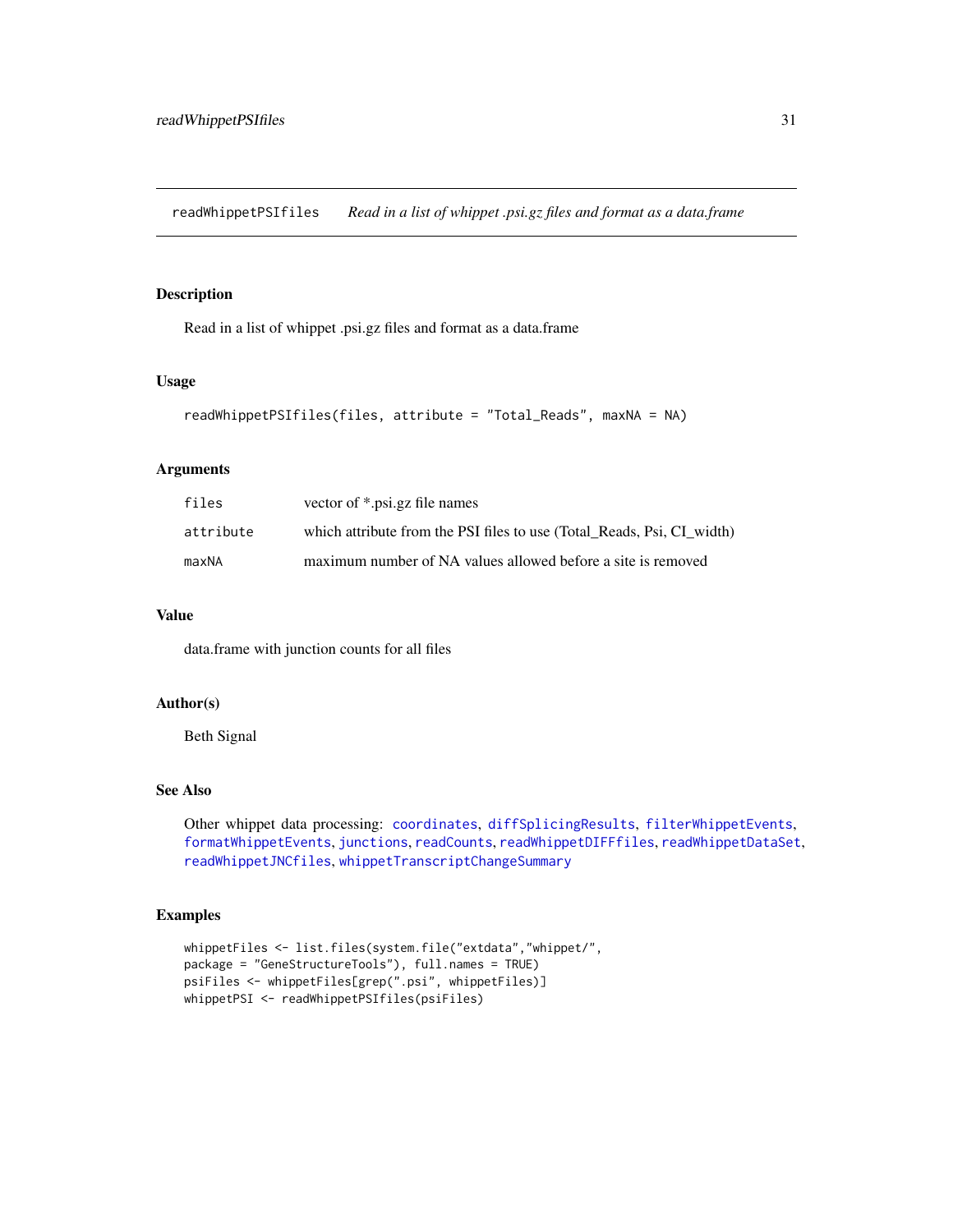#### <span id="page-31-1"></span><span id="page-31-0"></span>removeDuplicateTranscripts

*Remove transcript duplicates*

# Description

Removes Structural duplicates of transcripts in a GRanges object Note that duplicates must have different transcript ids.

#### Usage

removeDuplicateTranscripts(transcripts)

#### Arguments

transcripts GRanges object with transcript structures in exon form

# Value

GRanges object with unique transcript structures in exon form

#### Author(s)

Beth Signal

# See Also

Other gtf manipulation: [UTR2UTR53](#page-39-1), [addBroadTypes](#page-1-1), [exonsToTranscripts](#page-9-1), [filterGtfOverlap](#page-10-1), [removeSameExon](#page-32-1), [reorderExonNumbers](#page-33-1)

```
gtf <- rtracklayer::import(system.file("extdata","example_gtf.gtf",
package = "GeneStructureTools"))
exons <- gtf[gtf$type=="exon"]
exons.altName <- exons
exons.altName$transcript_id <- paste(exons.altName$transcript_id, "duplicated", sep="_")
exons.duplicated <- c(exons, exons.altName)
length(exons.duplicated)
exons.deduplicated <- removeDuplicateTranscripts(exons.duplicated)
length(exons.deduplicated)
```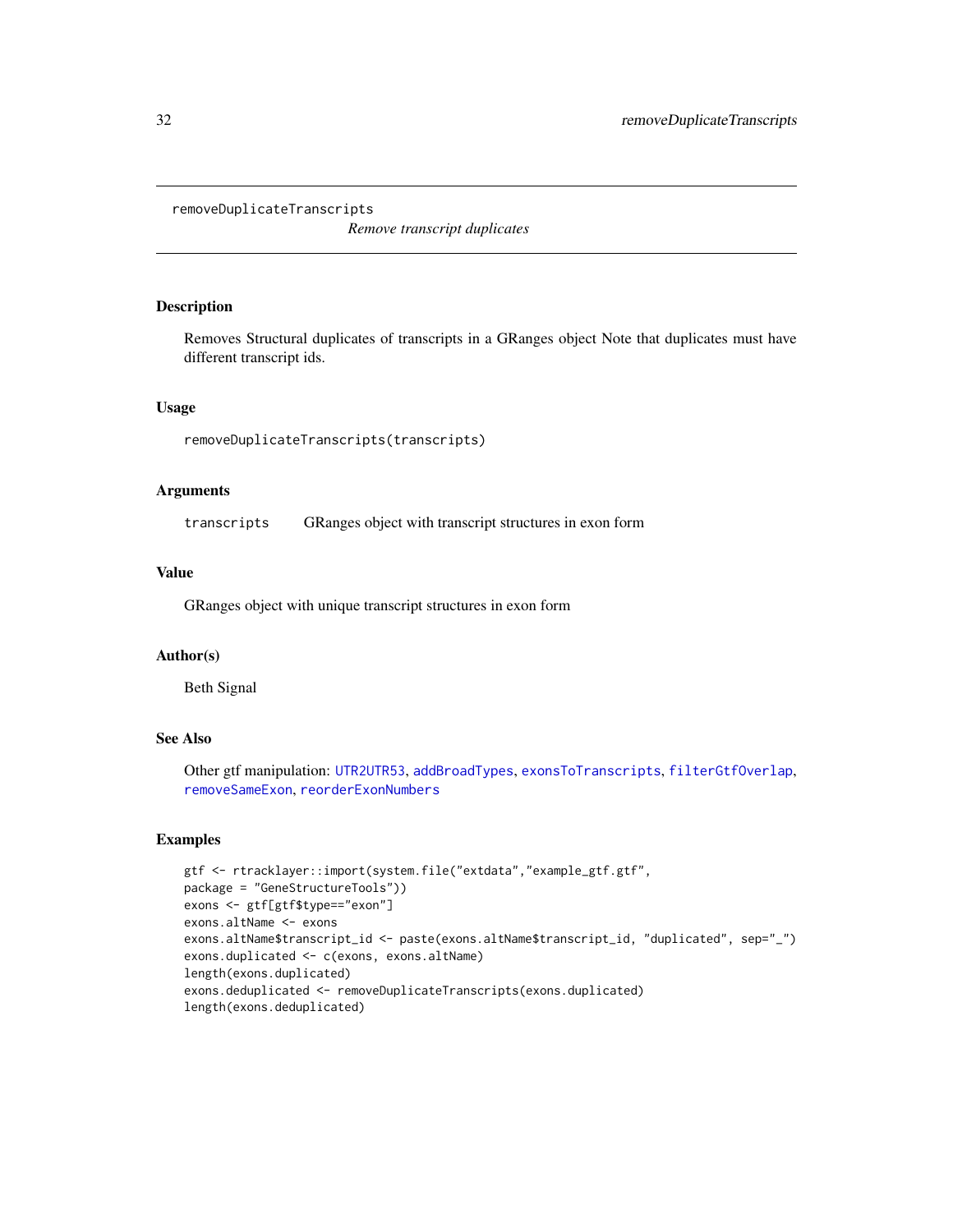<span id="page-32-1"></span><span id="page-32-0"></span>removeSameExon *Remove exon duplicates*

# Description

Removes structural duplicates of exons in a GRanges object

#### Usage

```
removeSameExon(exons)
```
# Arguments

exons GRanges object with exons

# Value

GRanges object with unique exons

# Author(s)

Beth Signal

# See Also

Other gtf manipulation: [UTR2UTR53](#page-39-1), [addBroadTypes](#page-1-1), [exonsToTranscripts](#page-9-1), [filterGtfOverlap](#page-10-1), [removeDuplicateTranscripts](#page-31-1), [reorderExonNumbers](#page-33-1)

```
gtf <- rtracklayer::import(system.file("extdata","example_gtf.gtf",
package = "GeneStructureTools"))
exons <- gtf[gtf$type=="exon"]
exons.duplicated <- c(exons[1:4], exons[1:4])
length(exons.duplicated)
exons.deduplicated <- removeSameExon(exons.duplicated)
length(exons.deduplicated)
```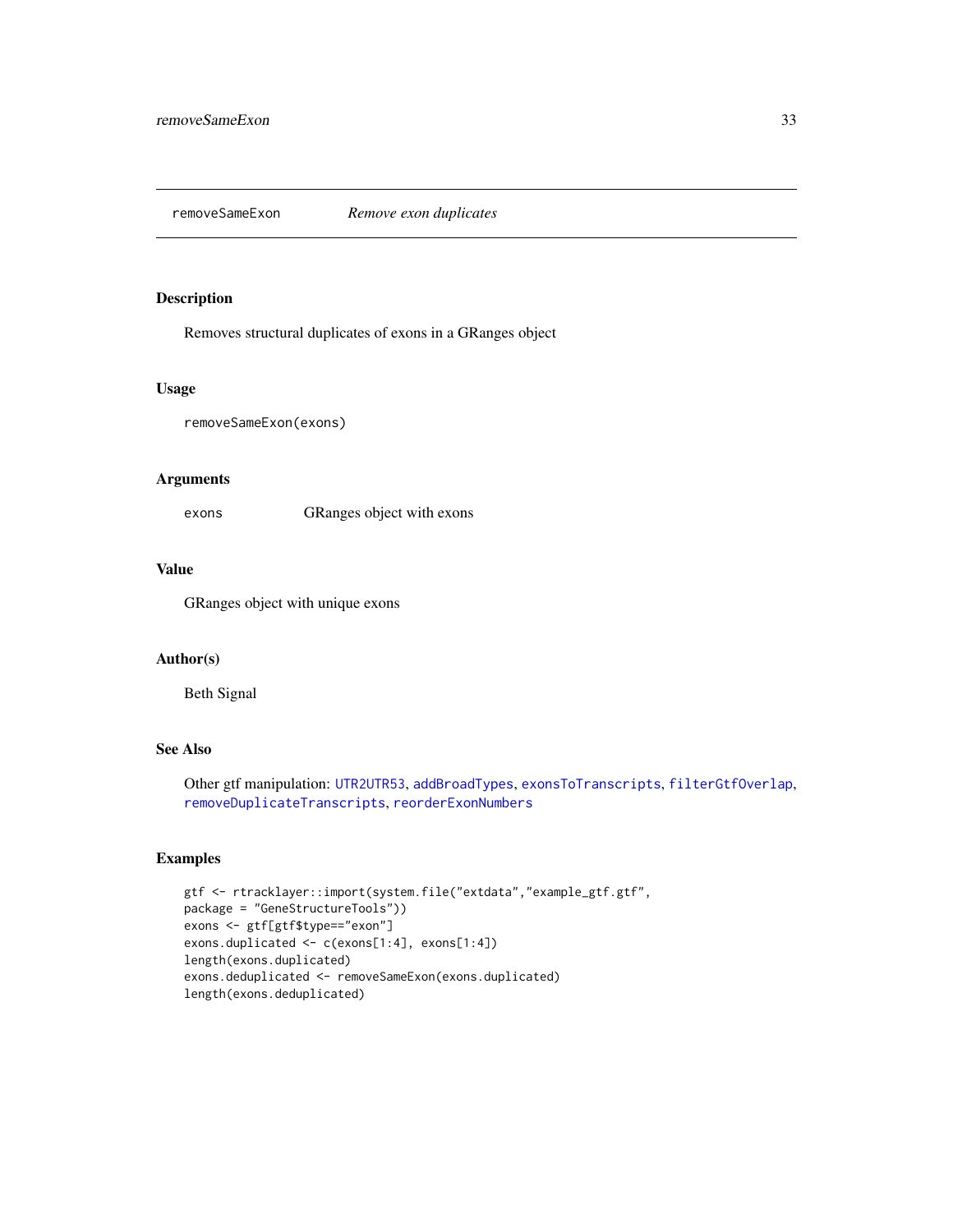<span id="page-33-0"></span>

#### Description

Remove version number from ensembl gene/transcript ids

# Usage

```
removeVersion(ids)
```
# Arguments

ids vector of ensembl ids

#### Value

vector of ensembl ids without the version number

# Author(s)

Beth Signal

# Examples

removeVersion("ENSMUSG00000001017.15")

<span id="page-33-1"></span>reorderExonNumbers *Reorder the exon numbers in a gtf annotation*

# Description

Reorder the exon numbers in a gtf annotation

#### Usage

```
reorderExonNumbers(exons, by = "transcript_id")
```
# Arguments

| exons | GRanges object made from a GTF with ONLY exon annotations (no gene, tran- |
|-------|---------------------------------------------------------------------------|
|       | script, CDS etc.)                                                         |
| by    | what column are the transcripts grouped by?                               |

# Value

The same input GRanges, but with exon numbers reordered.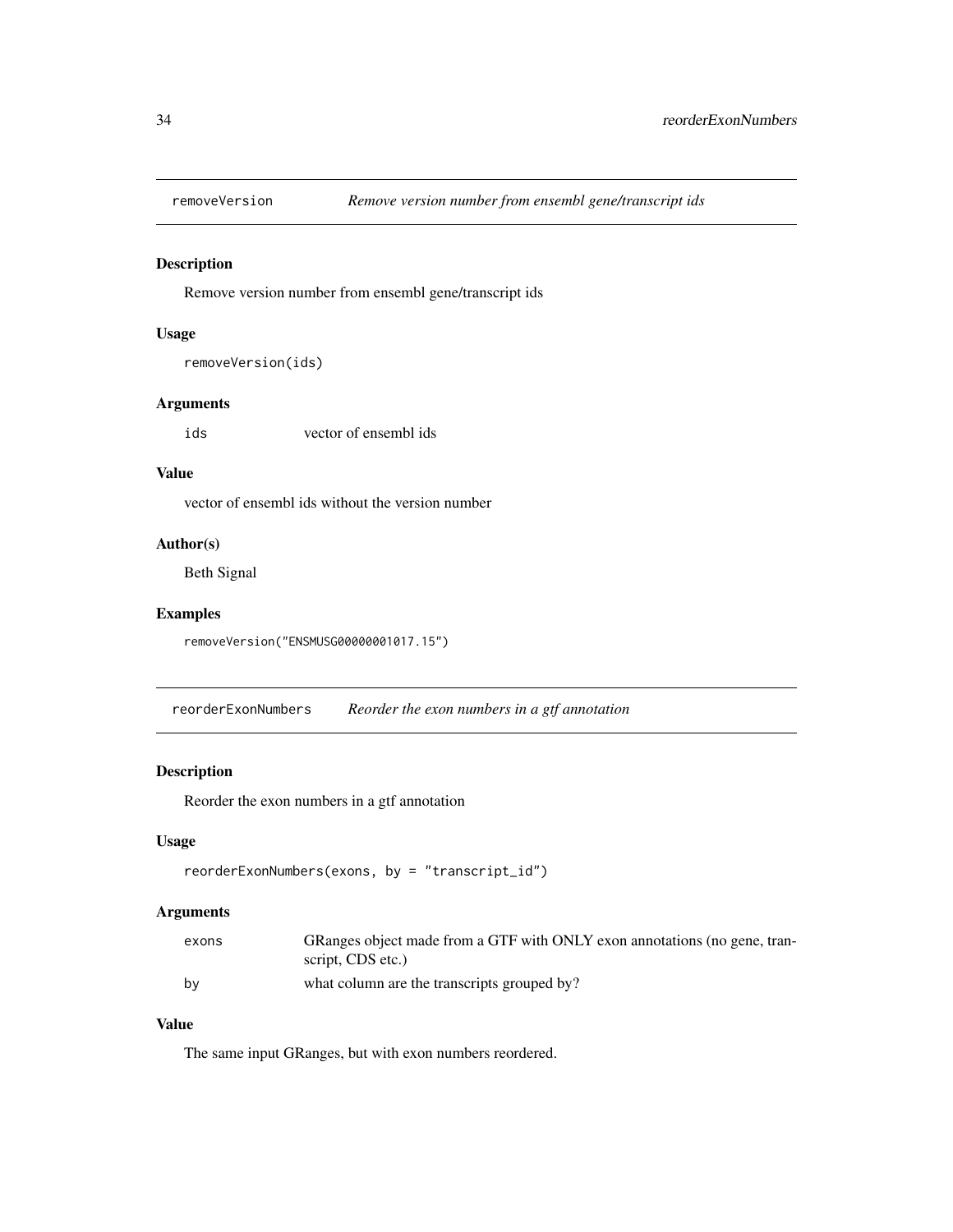# <span id="page-34-0"></span>replaceJunction 35

#### Author(s)

Beth Signal

#### See Also

```
Other gtf manipulation: UTR2UTR53, addBroadTypes, exonsToTranscripts, filterGtfOverlap,
removeDuplicateTranscripts, removeSameExon
```
#### Examples

```
gtf <- rtracklayer::import(system.file("extdata","example_gtf.gtf",
package = "GeneStructureTools"))
exons <- gtf[gtf$type=="exon"]
exons <- reorderExonNumbers(exons)
```
<span id="page-34-1"></span>

| replaceJunction |                            | Find transcripts containing/overlapping junctions and replace them |  |  |
|-----------------|----------------------------|--------------------------------------------------------------------|--|--|
|                 | with alternative junctions |                                                                    |  |  |

# Description

Find transcripts containing/overlapping junctions and replace them with alternative junctions

#### Usage

```
replaceJunction(whippetDataSet, junctionPairs, exons, type = NA)
```
#### Arguments

|               | whippetDataSet whippetDataSet generated from readWhippetDataSet()                               |
|---------------|-------------------------------------------------------------------------------------------------|
| iunctionPairs | GRanges object with alternative Whippet junctions. Generated by find Junction-<br>Pairs()       |
| exons         | GRanges object made from a GTF containing exon coordinates                                      |
| type          | type of Whippet event (AA/AD/AF/AL). Note only one event type should be<br>processed at a time. |

# Value

GRanges object with transcripts containing alternative junctions.

#### Author(s)

Beth Signal

#### See Also

Other whippet splicing isoform creation: [addIntronInTranscript](#page-2-1), [findExonContainingTranscripts](#page-13-1), [findIntronContainingTranscripts](#page-14-1), [findJunctionPairs](#page-16-1), [skipExonInTranscript](#page-35-1)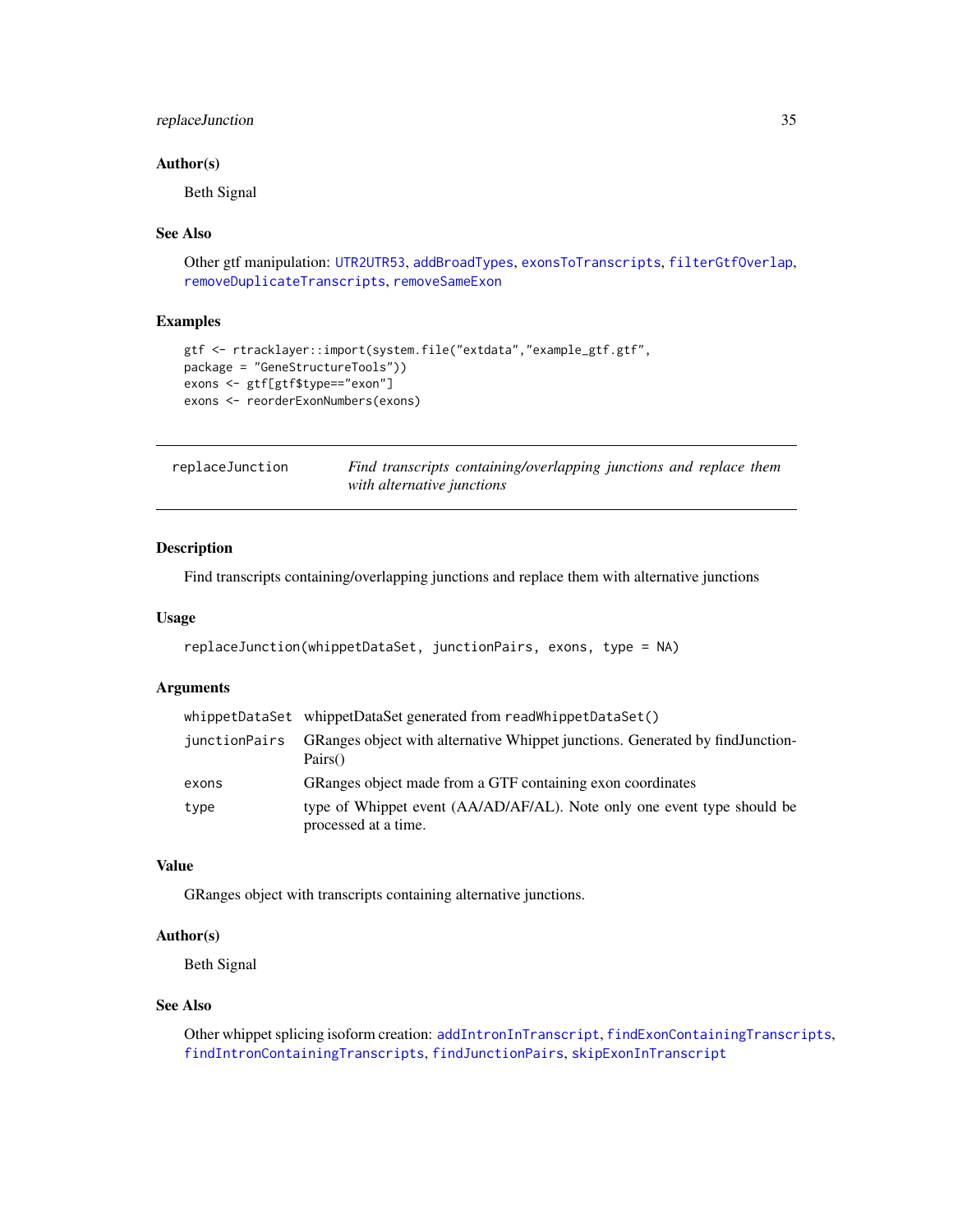# Examples

```
whippetFiles <- system.file("extdata","whippet/",
package = "GeneStructureTools")
wds <- readWhippetDataSet(whippetFiles)
wds <- filterWhippetEvents(wds)
gtf <- rtracklayer::import(system.file("extdata","example_gtf.gtf",
package = "GeneStructureTools"))
exons <- gtf[gtf$type=="exon"]
transcripts <- gtf[gtf$type=="transcript"]
g <- BSgenome.Mmusculus.UCSC.mm10::BSgenome.Mmusculus.UCSC.mm10
wds.altAce <- filterWhippetEvents(wds, eventTypes="AA")
jncPairs.altAce <- findJunctionPairs(wds.altAce, type="AA")
transcripts.altAce <- replaceJunction(wds.altAce, jncPairs.altAce, exons, type="AA")
wds.altDon <- filterWhippetEvents(wds, eventTypes="AD")
jncPairs.altDon <- findJunctionPairs(wds.altDon, type="AD")
transcripts.altDon <- replaceJunction(wds.altDon, jncPairs.altDon, exons, type="AD")
wds.altFirst <- filterWhippetEvents(wds, eventTypes="AF", psiDelta=0.2)
jncPairs.altFirst <- findJunctionPairs(wds.altFirst, type="AF")
transcripts.altFirst <- replaceJunction(wds.altFirst, jncPairs.altFirst, exons, type="AF")
wds.altLast <- filterWhippetEvents(wds, eventTypes="AL", psiDelta=0.2)
jncPairs.altLast <- findJunctionPairs(wds.altLast, type="AL")
```

```
transcripts.altLast <- replaceJunction(wds.altLast, jncPairs.altLast, exons, type="AL")
```
<span id="page-35-1"></span>skipExonInTranscript *Remove and include a skipped exon from the transcripts it overlaps*

#### Description

Remove and include a skipped exon from the transcripts it overlaps

#### Usage

```
skipExonInTranscript(skippedExons, exons, glueExons = TRUE,
  whippetDatabase = NULL, match = "exact")
```
#### Arguments

| skippedExons | data.frame generataed by findExonContainingTranscripts()                                       |
|--------------|------------------------------------------------------------------------------------------------|
| exons        | GRanges object made from a GTF with ONLY exon annotations (no gene, tran-<br>script, CDS etc.) |
| glueExons    | Join together exons that are not seperated by exons?                                           |
|              | whippetDataSet whippetDataSet generated from readWhippetDataSet()                              |

<span id="page-35-0"></span>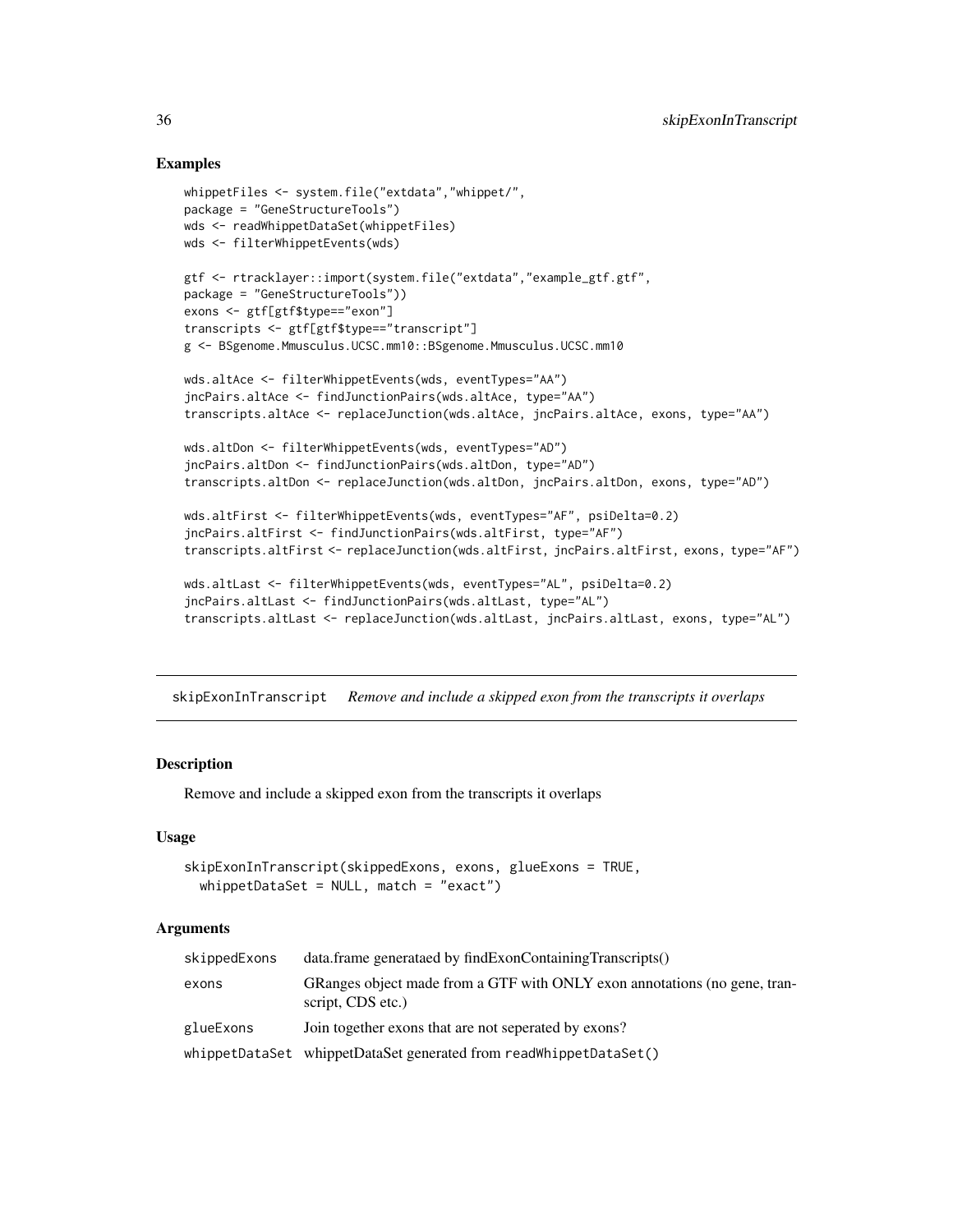<span id="page-36-0"></span>match what type of match replacement should be done? exact: exact matches to the skipped event only, also removes any intron overlaps skip: keep non-exact exon match coordinates in included sets, and skip them in skipped sets replace: replace non-exact exon match coordinates with event coordinates in included sets, and skip them in skipped sets

# Value

GRanges with transcripts skipping exons

#### Author(s)

Beth Signal

#### See Also

Other whippet splicing isoform creation: [addIntronInTranscript](#page-2-1), [findExonContainingTranscripts](#page-13-1), [findIntronContainingTranscripts](#page-14-1), [findJunctionPairs](#page-16-1), [replaceJunction](#page-34-1)

### Examples

```
whippetFiles <- system.file("extdata","whippet/",
package = "GeneStructureTools")
wds <- readWhippetDataSet(whippetFiles)
wds <- filterWhippetEvents(wds)
gtf <- rtracklayer::import(system.file("extdata","example_gtf.gtf",
package = "GeneStructureTools"))
exons <- gtf[gtf$type=="exon"]
transcripts <- gtf[gtf$type=="transcript"]
g <- BSgenome.Mmusculus.UCSC.mm10::BSgenome.Mmusculus.UCSC.mm10
wds.exonSkip <- filterWhippetEvents(wds, eventTypes="CE",psiDelta = 0.2)
exons.exonSkip <- findExonContainingTranscripts(wds.exonSkip, exons,
variableWidth=0, findIntrons=FALSE, transcripts)
ExonSkippingTranscripts <- skipExonInTranscript(exons.exonSkip, exons, whippetDataSet=wds.exonSkip)
exonFromGRanges <- exons[exons$exon_id == "ENSMUSE00001271768.1"]
```

```
exons.exonSkip <- findExonContainingTranscripts(exonFromGRanges, exons,
variableWidth=0, findIntrons=FALSE, transcripts)
ExonSkippingTranscripts <- skipExonInTranscript(exons.exonSkip, exons, match="skip")
```
<span id="page-36-1"></span>summariseExonTypes *Summarise exon biotypes to broader categories*

#### Description

Summarise exon biotypes to broader categories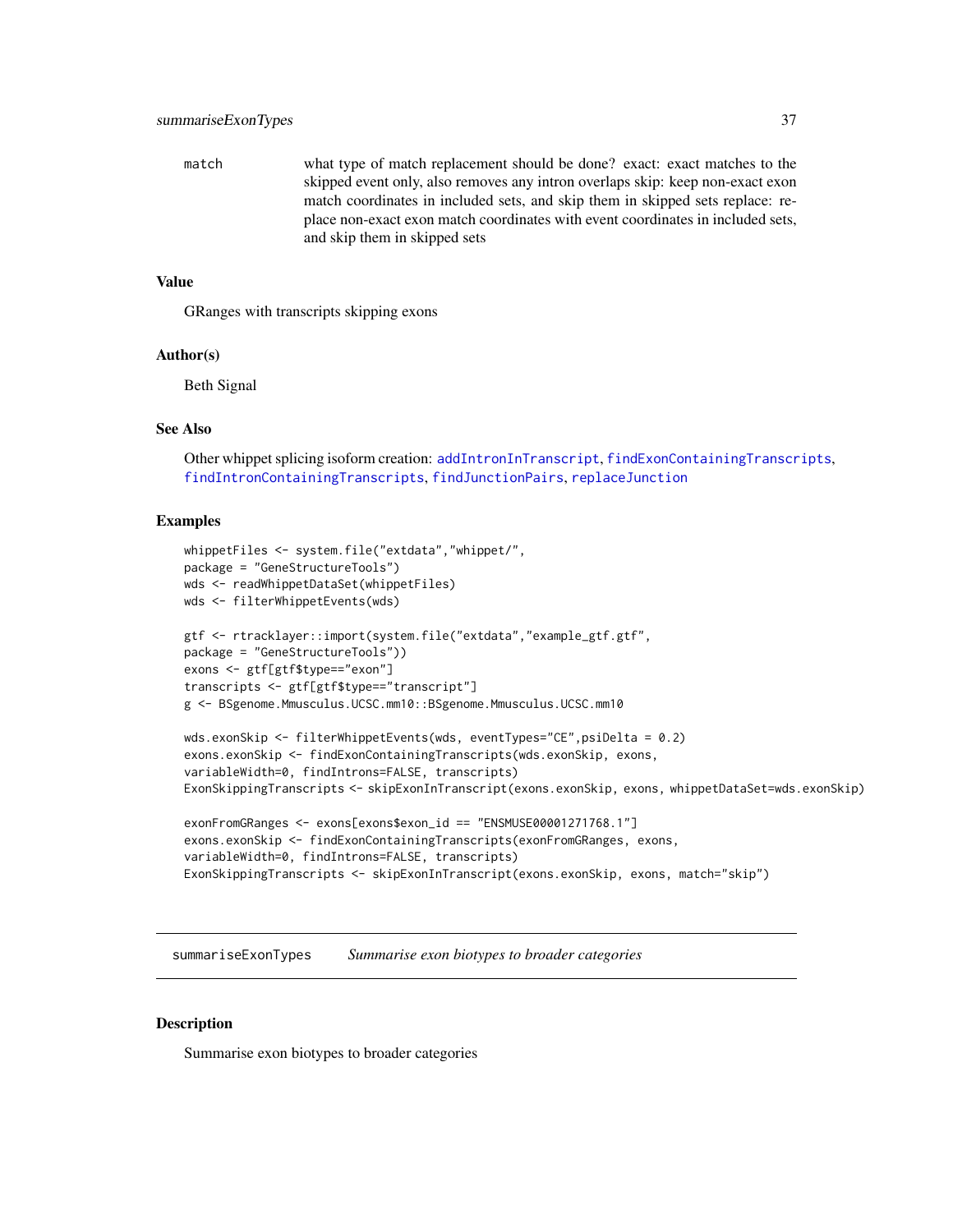#### <span id="page-37-0"></span>Usage

```
summariseExonTypes(types)
```
#### Arguments

types vector of exon biotypes

# Value

vector of broader exon biotypes

#### Author(s)

Beth Signal

#### See Also

Other DEXSeq processing methods: [DEXSeqIdsToGeneIds](#page-8-1), [findDEXexonType](#page-12-1)

#### Examples

```
gtfFile <- system.file("extdata","example_gtf.gtf",
package = "GeneStructureTools")
DEXSeqGtfFile <- system.file("extdata","gencode.vM14.dexseq.gtf",
package = "GeneStructureTools")
gtf <- rtracklayer::import(gtfFile)
gtf <- UTR2UTR53(gtf)
DEXSeqGtf <- rtracklayer::import(DEXSeqGtfFile)
findDEXexonType("ENSMUSG00000032366.15:E028", DEXSeqGtf, gtf)
DEXSeqResultsFile <- system.file("extdata","dexseq_results_significant.txt",
package = "GeneStructureTools")
DEXSeqResults <- read.table(DEXSeqResultsFile, sep="\t")
```

```
types <- findDEXexonType(rownames(DEXSeqResults), DEXSeqGtf, gtf)
summarisedTypes <- summariseExonTypes(types)
table(types, summarisedTypes)
```
<span id="page-37-1"></span>transcriptChangeSummary

*Compare open reading frames for two sets of paired transcripts*

#### Description

Compare open reading frames for two sets of paired transcripts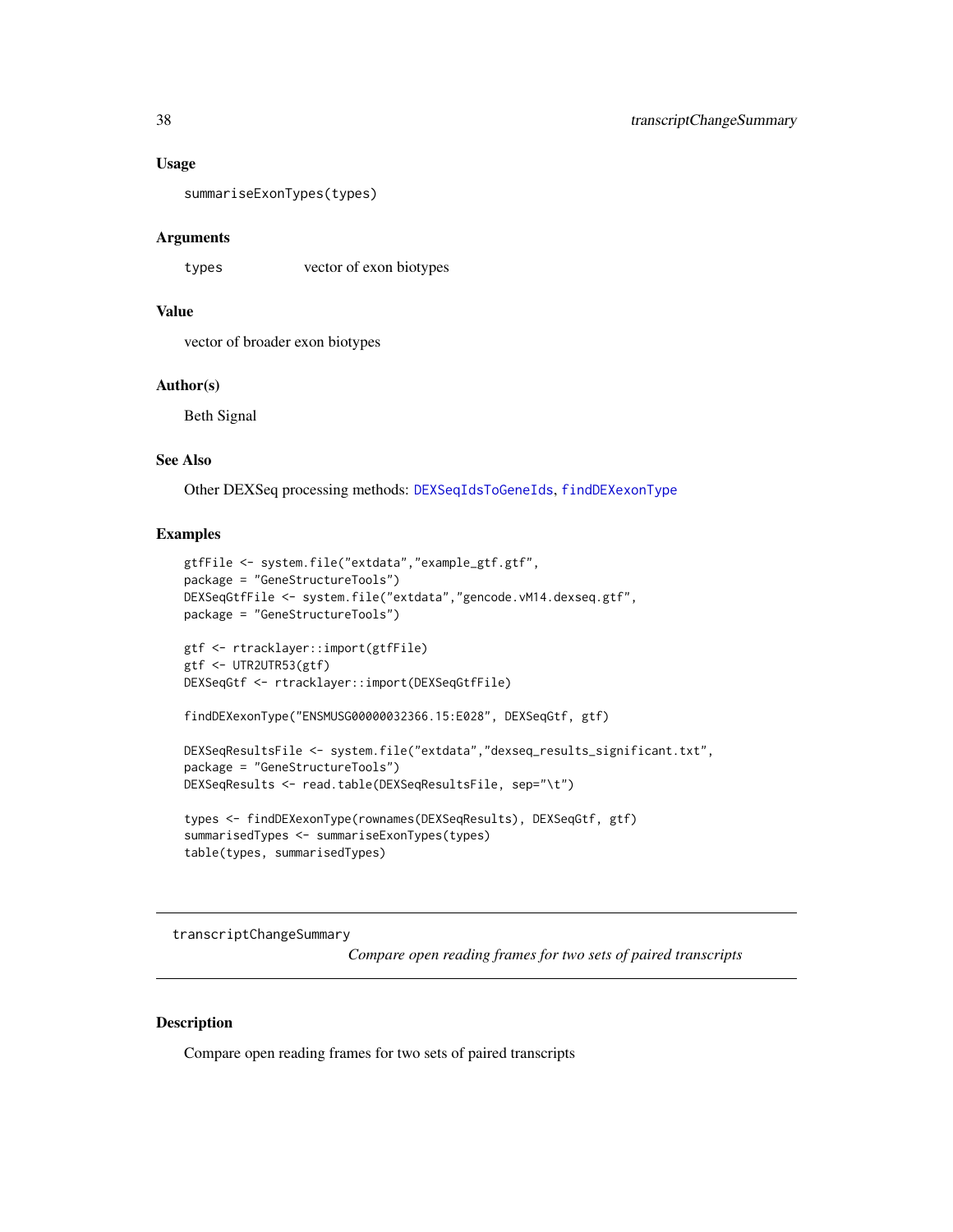# <span id="page-38-0"></span>Usage

```
transcriptChangeSummary(transcriptsX, transcriptsY, BSgenome, exons,
 NMD = FALSE, NMDModel = NULL, compareBy = "gene",
 orfPrediction = "allFrames", compareToGene = FALSE,
 whippetDataSet = NULL, exportGTF = NULL)
```
# Arguments

| transcriptsX   | GRanges object with exon annotations for all transcripts to be compared for the<br>'normal' condition                                   |
|----------------|-----------------------------------------------------------------------------------------------------------------------------------------|
| transcriptsY   | GRanges object with exon annotations for all transcripts to be compared for the<br>'alternative' condition                              |
| BSgenome       | BSGenome object containing the genome for the species analysed                                                                          |
| exons          | GRanges object made from a GTF containing exon coordinates                                                                              |
| <b>NMD</b>     | Use NMD predictions? (Note: notNMD must be installed to use this feature)                                                               |
| NMDModel       | Use the "base" or "lncRNA" NMD model?                                                                                                   |
| compareBy      | compare isoforms by 'transcript' id, or aggregate all changes occuring by 'gene'                                                        |
| orfPrediction  | What type of orf predictions to return. default= "allFrames"                                                                            |
| compareToGene  | compare alternative isoforms to all normal gene isoforms (in exons)                                                                     |
| whippetDataSet | whippetDataSet generated from readWhippetDataSet() Use if PSI direction-<br>ality should be taken into account when comparing isoforms. |
| exportGTF      | file name to export alternative isoform GTFs (default=NULL)                                                                             |

#### Value

Summarised ORF changes data.frame

# Author(s)

Beth Signal

# See Also

Other transcript isoform comparisons: [attrChangeAltSpliced](#page-6-1), [orfDiff](#page-23-1)

```
whippetFiles <- system.file("extdata","whippet/",
package = "GeneStructureTools")
wds <- readWhippetDataSet(whippetFiles)
wds <- filterWhippetEvents(wds)
gtf <- rtracklayer::import(system.file("extdata","example_gtf.gtf",
package = "GeneStructureTools"))
exons <- gtf[gtf$type=="exon"]
g <- BSgenome.Mmusculus.UCSC.mm10::BSgenome.Mmusculus.UCSC.mm10
```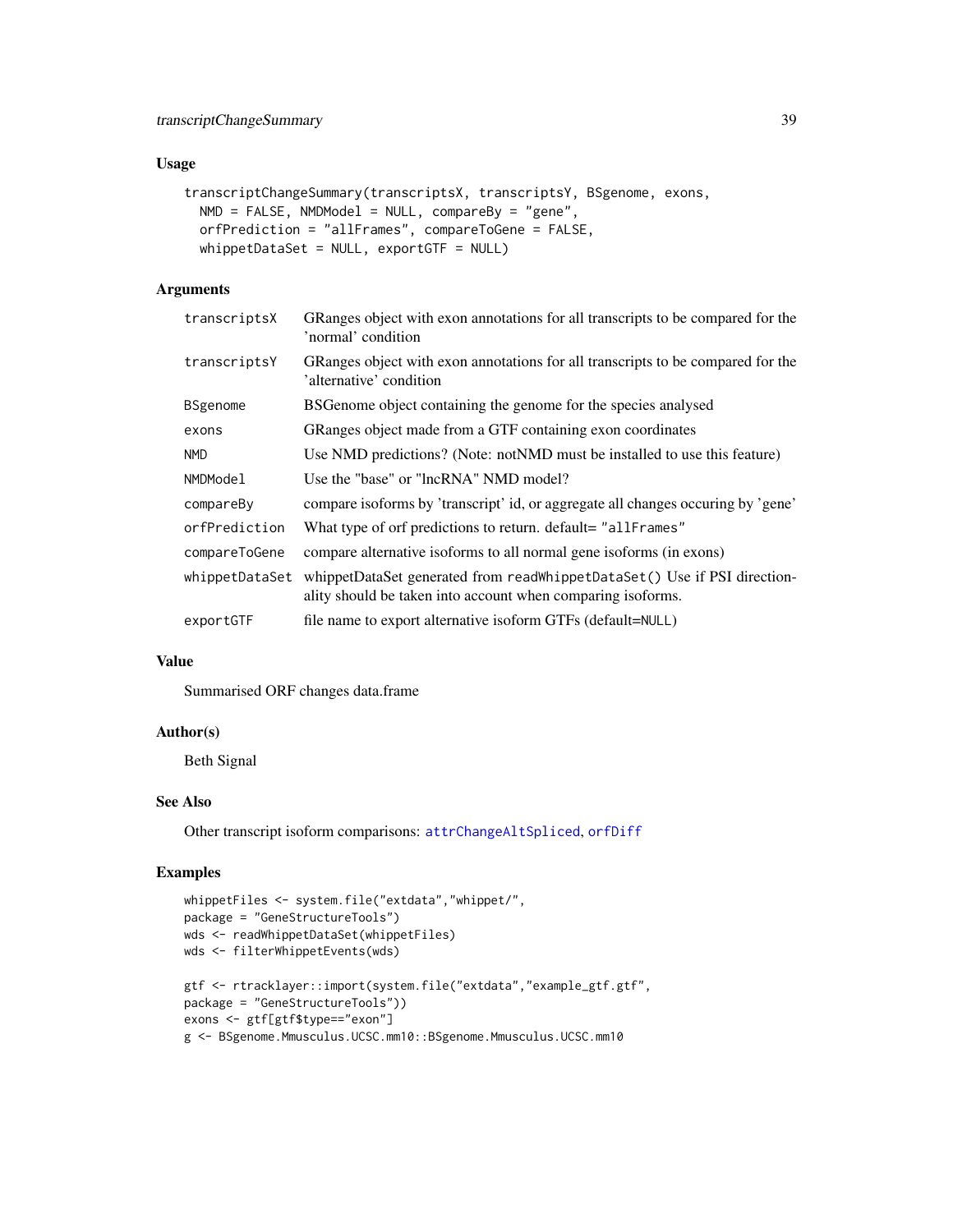```
wds.exonSkip <- filterWhippetEvents(wds, eventTypes="CE",psiDelta = 0.2)
exons.exonSkip <- findExonContainingTranscripts(wds.exonSkip, exons,
variableWidth=0, findIntrons=FALSE, transcripts)
ExonSkippingTranscripts <- skipExonInTranscript(exons.exonSkip, exons, whippetDataSet=wds.exonSkip)
transcriptChangeSummary(ExonSkippingTranscripts[ExonSkippingTranscripts$set=="included_exon"],
ExonSkippingTranscripts[ExonSkippingTranscripts$set=="skipped_exon"],
BSgenome=g,exons)
```
<span id="page-39-1"></span>UTR2UTR53 *Annotate UTRs from Gencode GTF as 5' or 3'*

#### Description

Annotate UTRs from Gencode GTF as 5' or 3'

#### Usage

UTR2UTR53(gtf)

#### Arguments

gtf GRanges object of the GTF

#### Value

gtf annotation GRanges object

#### Author(s)

Beth Signal

#### See Also

Other gtf manipulation: [addBroadTypes](#page-1-1), [exonsToTranscripts](#page-9-1), [filterGtfOverlap](#page-10-1), [removeDuplicateTranscripts](#page-31-1), [removeSameExon](#page-32-1), [reorderExonNumbers](#page-33-1)

```
gtfFile <- system.file("extdata","example_gtf.gtf",
package = "GeneStructureTools")
gtf <- rtracklayer::import(gtfFile)
gtf <- UTR2UTR53(gtf)
table(gtf$type)
```
<span id="page-39-0"></span>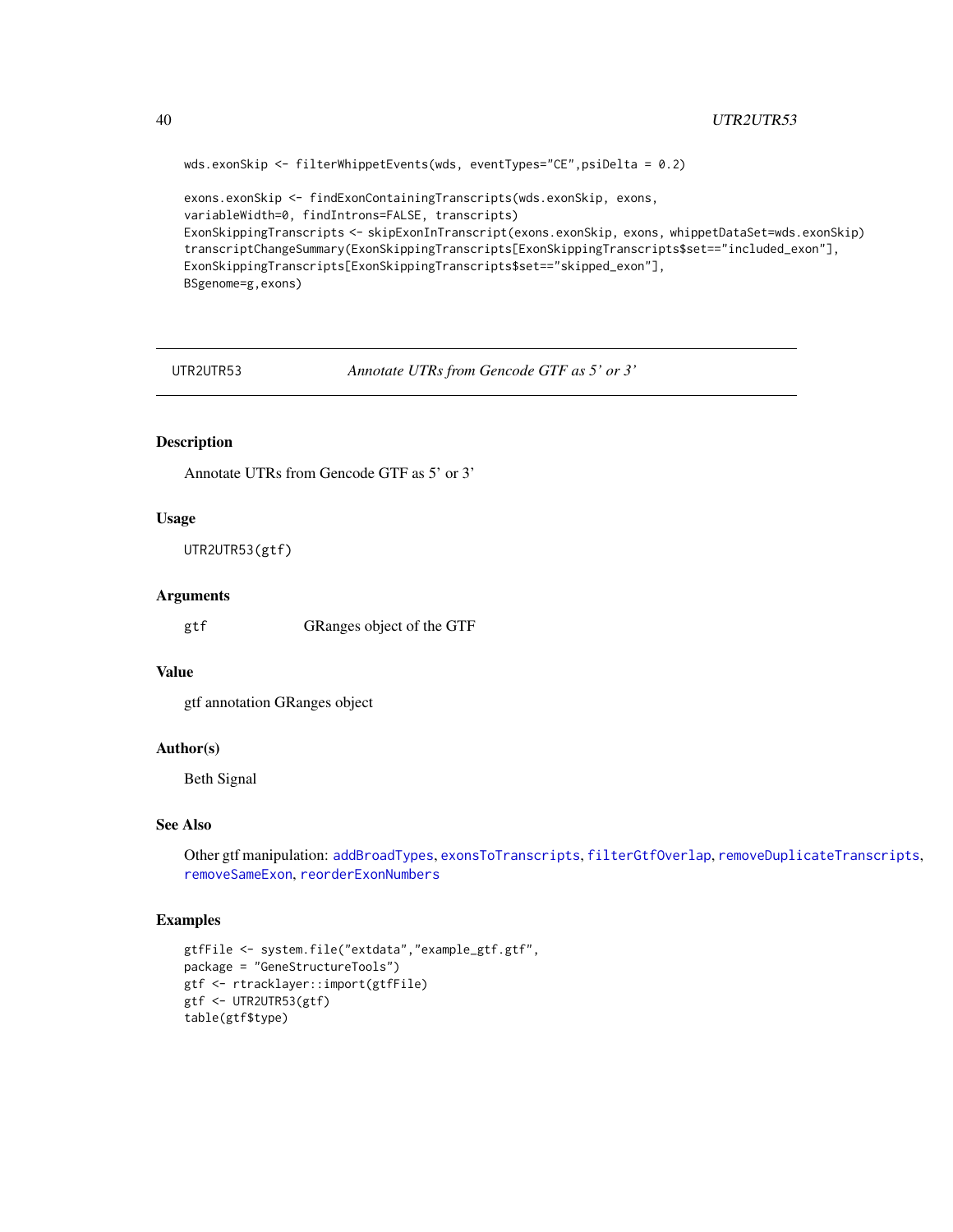<span id="page-40-0"></span>whippetDataSet-class *Class whippetDataSet*

#### Description

Class whippetDataSet contains information read from whippet output files

<span id="page-40-1"></span>whippetTranscriptChangeSummary

*Compare open reading frames for whippet differentially spliced events*

# Description

Compare open reading frames for whippet differentially spliced events

# Usage

```
whippetTranscriptChangeSummary(whippetDataSet, gtf.all = NULL, BSgenome,
  eventTypes = "all", exons = NULL, transcripts = NULL, NMD = FALSE,
  exportGTF = NULL)
```
#### Arguments

| whippetDataSet  | whippetDataSet generated from readWhippetDataSet()                               |
|-----------------|----------------------------------------------------------------------------------|
| gtf.all         | GRanges gtf annotation (can be used instead of specifying exons and transcripts) |
| <b>BSgenome</b> | BSGenome object containing the genome for the species analysed                   |
| eventTypes      | which event type to filter for? default $=$ "all"                                |
| exons           | GRanges gtf annotation of exons                                                  |
| transcripts     | GRanges gtf annotation of transcripts                                            |
| NMD.            | Use NMD predictions? (Note: notNMD must be installed to use this feature)        |
| exportGTF       | file name to export alternative isoform GTFs (default=NULL)                      |

# Value

data.frame containing signficant whippet diff data and ORF change summaries

# Author(s)

Beth Signal

# See Also

Other whippet data processing: [coordinates](#page-7-1), [diffSplicingResults](#page-9-2), [filterWhippetEvents](#page-11-1), [formatWhippetEvents](#page-17-1), [junctions](#page-20-1), [readCounts](#page-27-1), [readWhippetDIFFfiles](#page-28-1), [readWhippetDataSet](#page-27-2), [readWhippetJNCfiles](#page-29-1), [readWhippetPSIfiles](#page-30-1)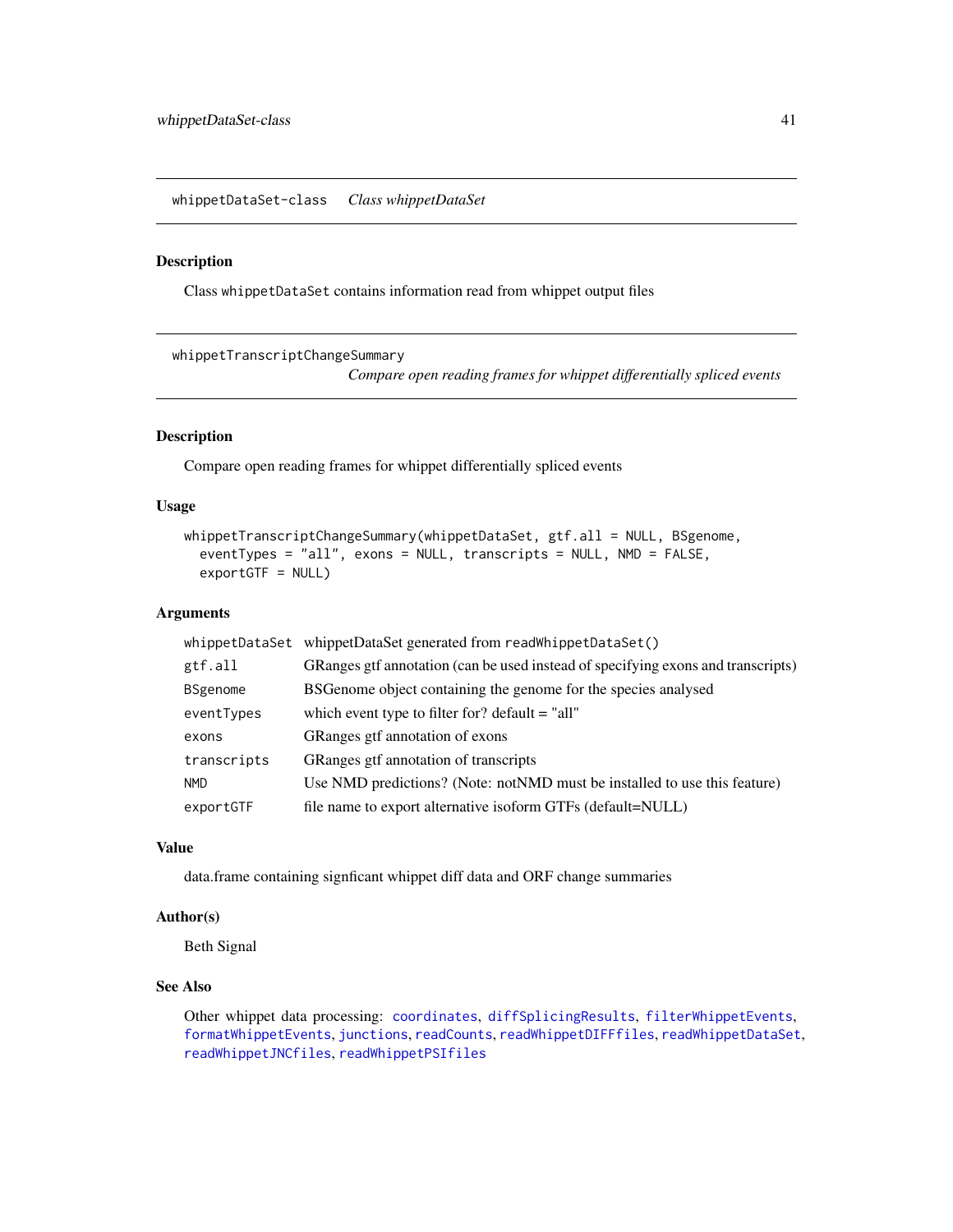```
whippetFiles <- system.file("extdata","whippet/",
package = "GeneStructureTools")
wds <- readWhippetDataSet(whippetFiles)
wds <- filterWhippetEvents(wds)
gtf <- rtracklayer::import(system.file("extdata","example_gtf.gtf",
package = "GeneStructureTools"))
g <- BSgenome.Mmusculus.UCSC.mm10::BSgenome.Mmusculus.UCSC.mm10
whippetTranscriptChangeSummary(wds, gtf.all=gtf,BSgenome = g)
```